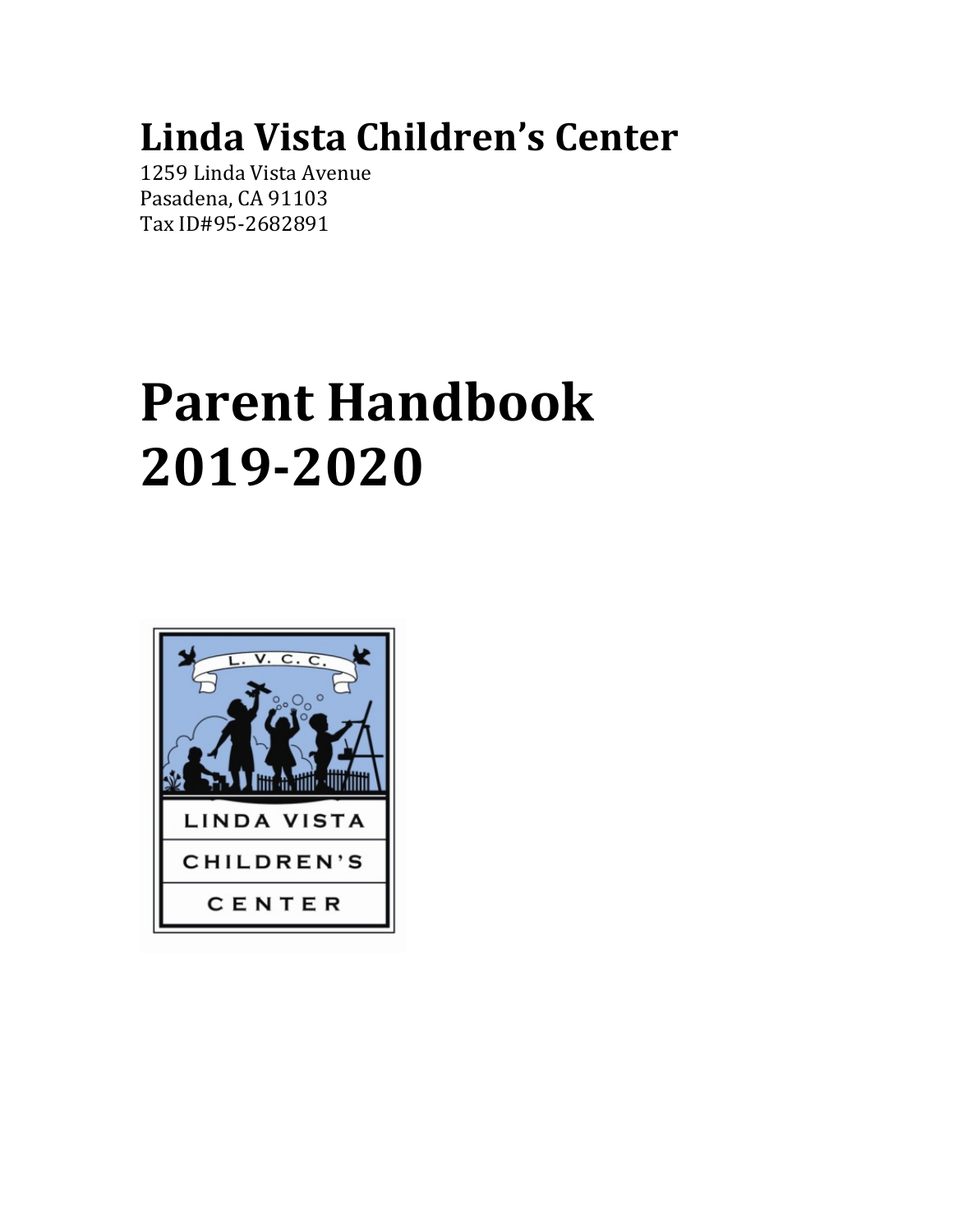## **Table of Contents**

| <b>Table of Contents</b>                             | 1              |
|------------------------------------------------------|----------------|
| <b>About us</b>                                      | $\mathbf{2}$   |
| Our beliefs and values                               | $\mathfrak{2}$ |
| <b>Educational Philosophy</b>                        | $\mathfrak{Z}$ |
| Developmental Goals                                  | $\overline{4}$ |
| Curriculum                                           | $\sqrt{5}$     |
| <b>Staff</b>                                         | $\sqrt{5}$     |
| <b>Board of Directors</b>                            | 5              |
| <b>Policies</b>                                      | 7              |
| <b>Registration and Enrollment</b>                   | $\overline{7}$ |
| Tuition                                              | $\overline{7}$ |
| <b>Additional Fees</b>                               | 10             |
| Late Pick-up Charges                                 | 11             |
| <b>Holidays and Birthdays</b>                        | 11             |
| Sign-in/Sign-Out                                     | 11             |
| Toys                                                 | 11             |
| Meals                                                | 12             |
| <b>Rest Time</b>                                     | 12             |
| <b>Health Regulations</b>                            | 12             |
| <b>Emergency Procedures</b>                          | 15             |
| <b>Field Trips</b>                                   | 17             |
| Discipline                                           | 17             |
| Visiting your child at LVCC                          | 19             |
| <b>Parent Communication</b>                          | 20             |
| <b>Parent Participation</b>                          | 21             |
| Fundraising                                          | 24             |
| Staff Employment Outside of LVCC                     | 24             |
| <b>Rights of Agency</b>                              | 24             |
| <b>Mandated Reporters</b>                            | 25             |
| Parent Grievance Procedures                          | 25             |
| <b>Helpful Tips</b>                                  | 26             |
| Arrival                                              | 26             |
| Parking                                              | 26             |
| <b>Transition</b>                                    | 26             |
| Helping Children Feel Comfortable When Parents Leave | 27             |
| Clothing                                             | 28             |
| Nutrition                                            | 29             |
| <b>Holiday Celebrations</b>                          | 29             |
| Things to try at home                                | 30             |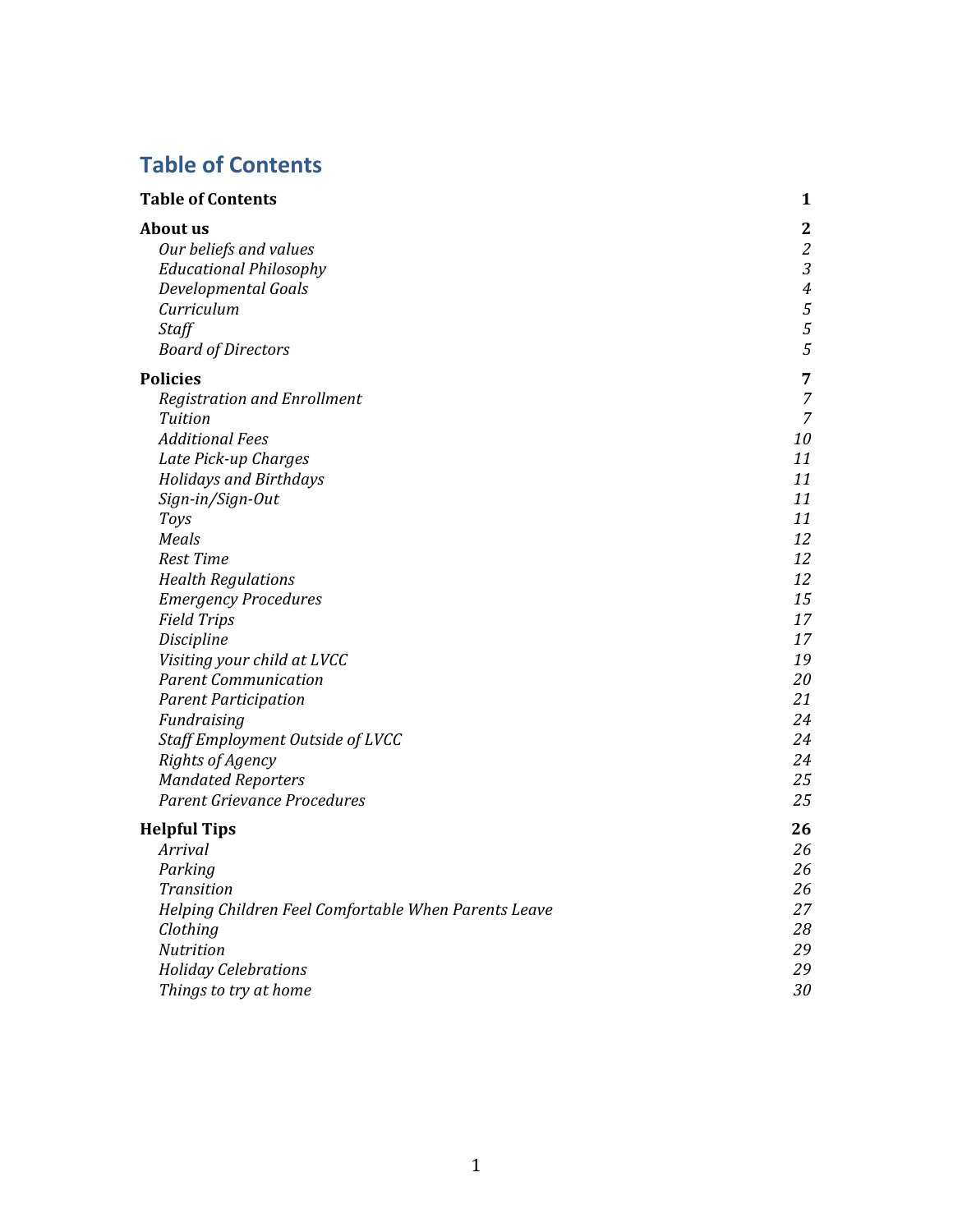#### **About us**

Linda Vista Children's Center (LVCC), established in 1966, is a non-sectarian, nonprofit child development center serving infant through kindergarten children. We provide a high quality, developmentally appropriate program in a safe, loving environment where each child can develop socially, emotionally, physically, and intellectually. We value diversity and welcome all families without regard to race, religion, national or ethnic origin, gender, sexual orientation or socioeconomic status.

We hope you find the time spent at LVCC enriching for all of your family as well as your child. This *Parent Handbook* contains information about LVCC. Please read it carefully so you become familiar with our policies. We welcome and encourage parent involvement at LVCC, as it greatly enhances the program and fosters continuity between home and center. If you have any questions, please feel free to discuss them with your child's teacher or the Director at any time.

Linda Vista Children's Center operates year-round and is open from 7:00a.m. to 6:00p.m., Monday through Friday. Children from six weeks to five years are accepted in both full-time and part-time programs. The classes are grouped as follows: Infants (6 weeks to 18 months), Toddlers (18 weeks to 30 months), Twos (2 to 3 years old), Threes (3 to 4 years old), Fours and Fives (4 and 5 years old). Please note that per California licensing requirements, children must move to the older classrooms once they reach 18 months of age. Also, LVCC has the prerogative to move toddlers who are 24-30 months of age into an older classroom depending on their development and comfort.

#### **Our beliefs and values**

#### **Excellence**

Linda Vista Children's Center strives for developmentally appropriate excellence in all areas including:

- Staff consistent, flexible, supported with continuing education and training
- Curriculum
- **•** Facilities
- Safety
- Teacher-to-child ratios
- Professional resources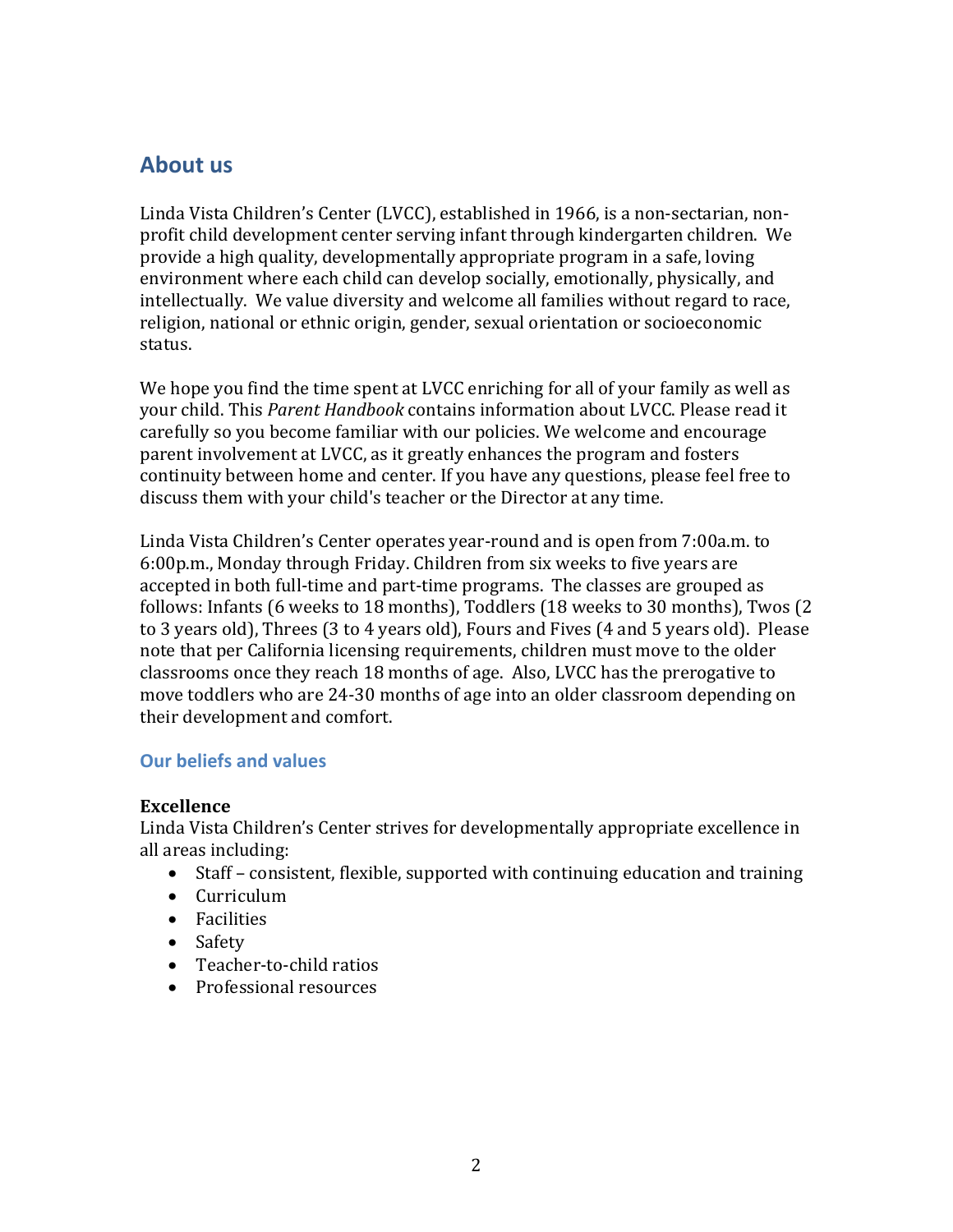#### **Inclusive Community**

We strive to develop and nurture relationships within and outside of LVCC through:

- Respect
- Diversity among staff, children, and families with respect to ethnicity, race, culture, religion, socioeconomic status and sexual orientation
- Community awareness and involvement
- Responsibility

#### **Nurturing Environment**

We create a supportive, interactive, encouraging environment for all who are involved with LVCC – children, families, staff, and community. We do this through:

- Advocacy for individual children's needs
- Friendliness
- Loving care
- A "children first" philosophy
- Positive discipline

#### **Developmentally Appropriate Practices**

We provide a creative program that promotes the physical, social, emotional, and cognitive development of children while responding to the needs of families through:

- Curriculum
- Adult-child interaction
- Relations between home and program
- Developmental evaluation of children

#### **Communication**

We develop and sustain relationships by:

- Practicing active listening and providing feedback
- Assuring accessibility
- Encouraging cooperation and collaboration
- Insisting on consistent and transparent interactions among all involved with LVCC

#### **Educational Philosophy**

We believe children grow best in a caring atmosphere with a competent staff committed to providing love and discipline. We recognize that no child development center can substitute for parents. However, we strive to provide care for children, in partnership with their parents, in a setting that is as comfortable and "homelike" as possible. Linda Vista Children's Center focuses on the essential social development that occurs in the early childhood years. Our program promotes self-respect, respect for others, self-control, and appropriate expression of feelings and individualism. Although we do not focus on academic activities, the children have opportunities to learn through exploration of various learning centers.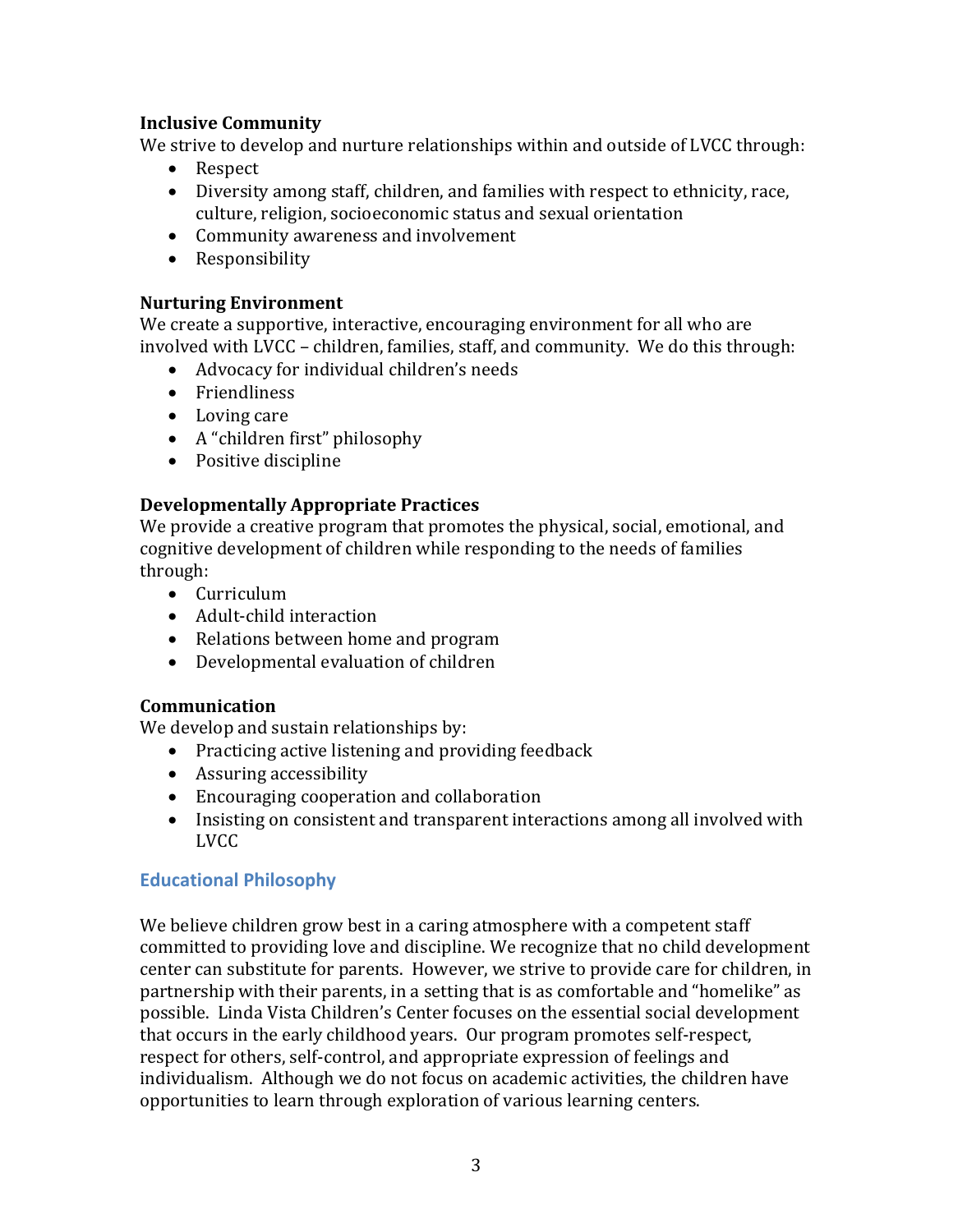#### **Developmental Goals**

#### **Goals for Infants and Toddlers**

Our goal in the Infant/Toddler program is to help children become secure, confident, and competent. We provide an environment that is emotionally warm and nurturing, physically safe, and cognitively challenging. There is time for uninterrupted play, and freedom to explore and interact with other infants. Respect is shown to the infant along with sensitive observation in order to understand his/her individual needs. It is our desire to work as a team with parents to provide the best for their child.

#### **Goals for Two‐ to Five‐year Olds**

Listed below are general goals and objectives for children between 2 and 5 years of age:

Emotional development

- To persevere with most self-chose tasks
- To take care of materials and classroom environment
- To demonstrate emerging self-discipline skills
- To be able to separate from parents
- To demonstrate ability to think and make decisions
- To demonstrate an increased ability to solve problems
- To respond to direction from adults and peers

Communication development

- To recognize and respond to simple commands and questions
- To focus attention on a speaker without interruption
- To engage in conversation by sharing ideas and participation in group discussions
- To use oral language in a variety of situations
- To recall words in songs, chats, or finger plays

Cognitive development

- To show curiosity and a desire to learn
- To show awareness of basic colors and shapes
- To form groups by sorting and matching objects according to their attributes
- To understand one-to-one correspondence in counting
- To classify objects according to similarities and differences
- To recognize their name
- To show awareness of letters and their concepts
- To be able to see and reproduce shapes
- To present interesting and creative ideas and questions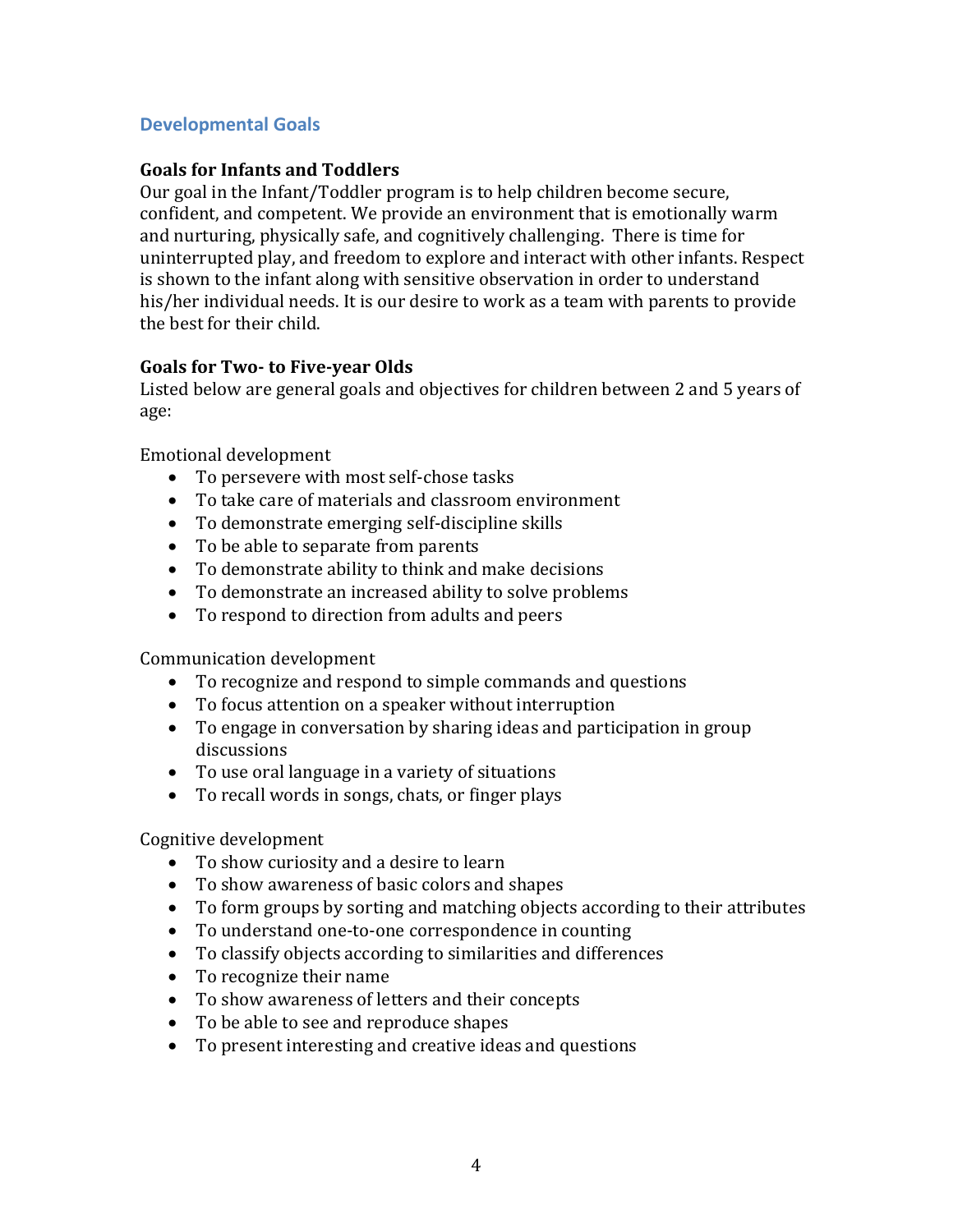Motor development

- To demonstrate increasing loco-motor coordination
- To climb up and down equipment without falling
- To show awareness of their body in space
- To demonstrate fine motor skills: puzzles, manipulative, writing and cutting
- To use writing and drawing tools

#### **Curriculum**

To implement our philosophy, we care for children in a developmentally appropriate environment. Children are given choices. They can experiment and explore with activities designed to meet their needs in all areas of development. LVCC's curriculum is carefully planned by the teachers to offer choices designed to encourage physical skills, cognitive learning, problem solving, and independence. Active physical play, conceptual learning, art, music, science, math concepts, literature, and dramatic play are part of the daily program.

As child development professionals, we make the statement that play is a child's work. This statement is in response to the common adult perception that "play" is an activity with less value than "work." Play is the vehicle through which children learn and develop. The staff at LVCC have a comprehensive understanding of play and its relationship to learning. A primary goal of this program is to sustain and enhance the play activity of the children in the program.

#### **Staff**

The Linda Vista Children's Center staff includes the Executive Director, an Assistant Director, Lead Teachers, Associate Teachers, Assistant Teachers, Floaters and an Outside Coordinator.

Members of the staff are specialists in Early Childhood Education. They understand the importance of developing a positive relationship with each child. They have all completed early childhood education courses and are experienced in facilitating the growth and development of children from birth to age five. The administrative staff and teaching staff are fully qualified per the California State Community Care Licensing requirements. However, many staff members exceed the state qualifications with BA degrees, AA degrees, teacher permits, and site or supervisor permits in Early Childhood Education; others are continuing their education at the junior college and university levels, and all full-time staff members hold current CPR/ First Aid certification.

#### **Board of Directors**

A 16 member Board of Directors, consisting of parents and members of the community at large, meets on the third Tuesday of each month. The Board helps to determine Center policies, organizes fund-raising events, and oversees the general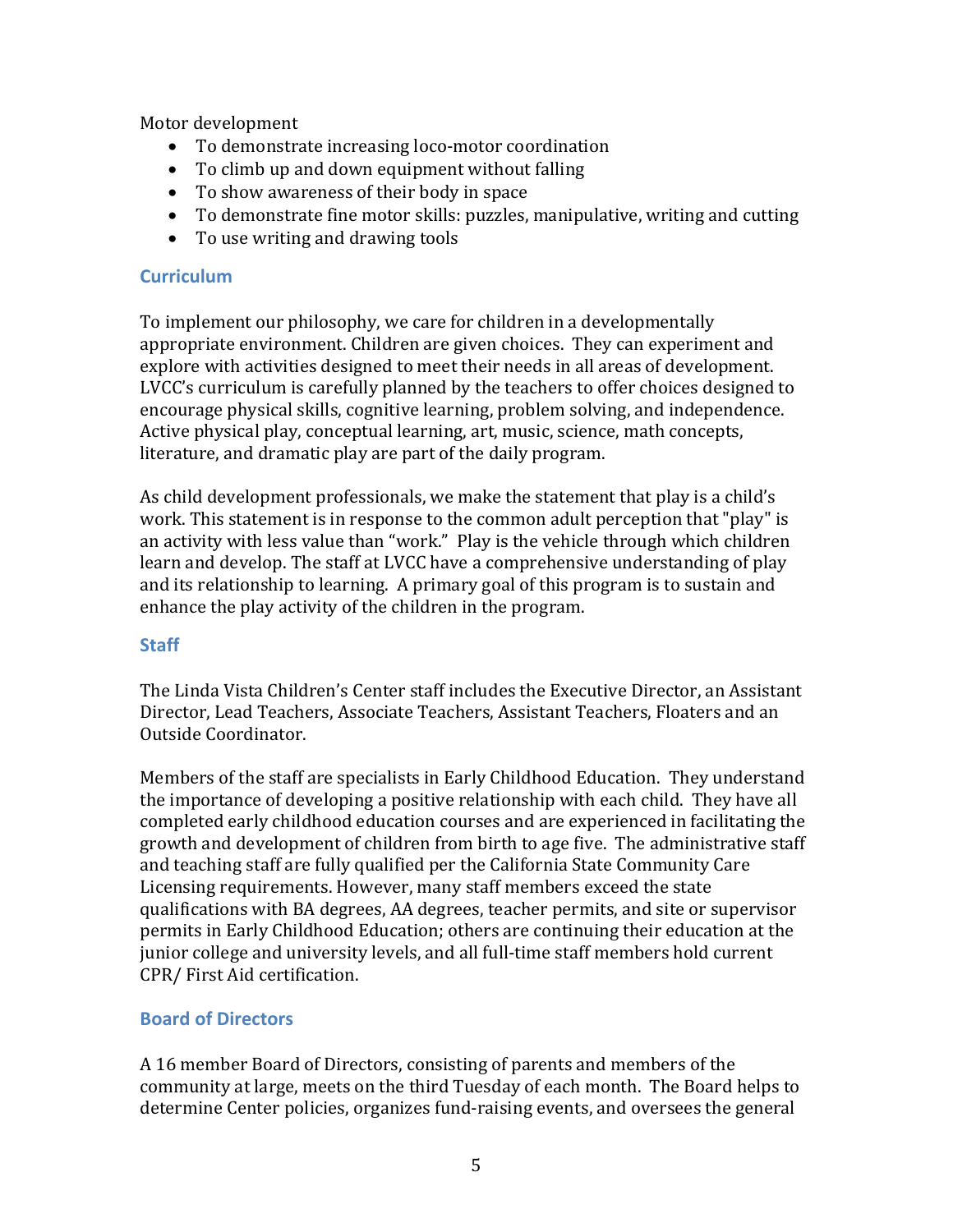functioning of LVCC. The list of current board members and their contact information is available in the Director's office. Feel free to contact the board members directly should you have any questions or concerns, as well as any ideas about the school you would like to discuss.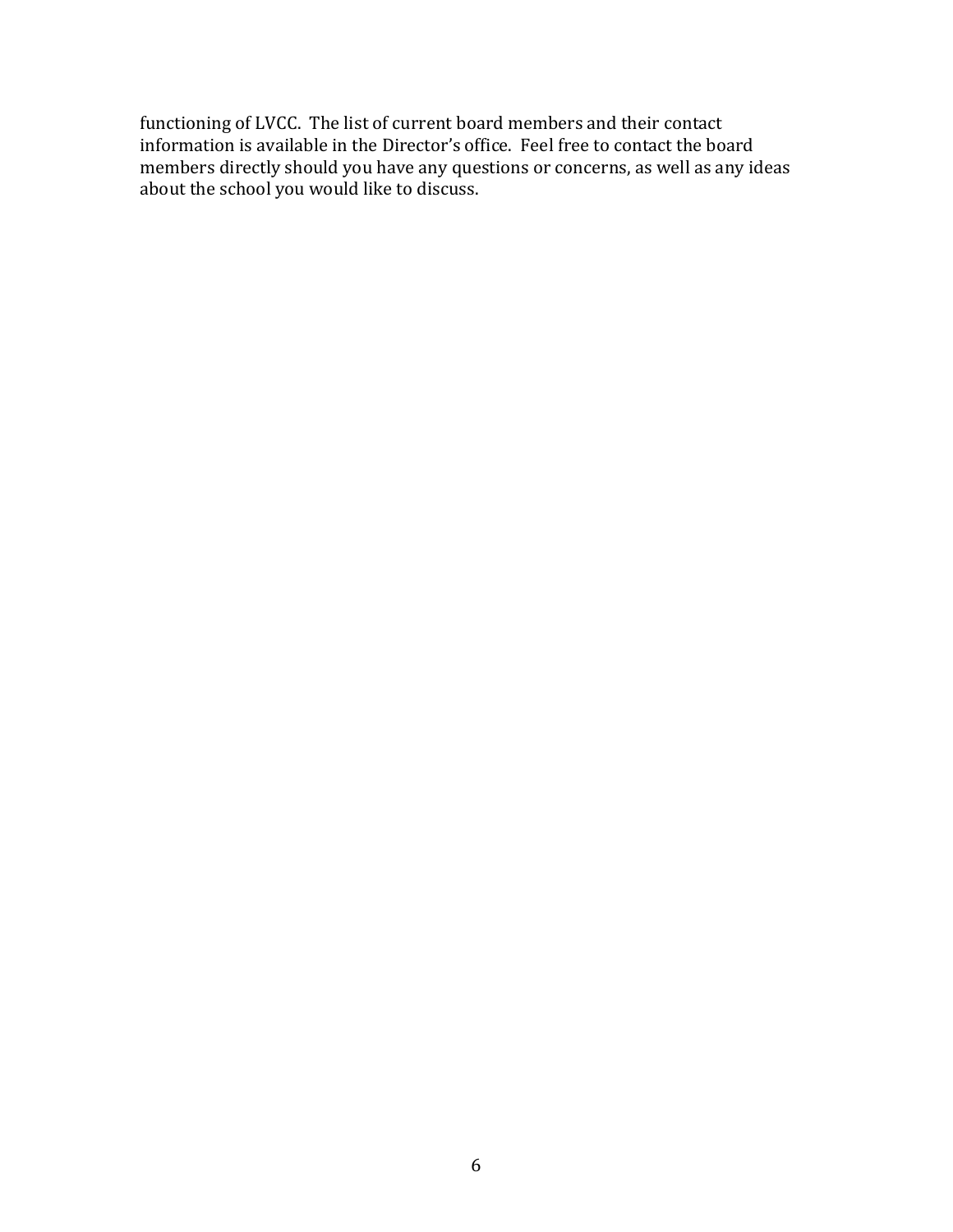### **Policies**

#### **Registration and Enrollment**

#### **Initial Registration**

Tours are on Tuesdays and Thursdays every half hour 9:30-12:30 and 2-3 p.m. Please contact us if you would like to schedule a tour. Following the tour, parents may submit an application for enrollment along with a \$50.00 non-refundable application fee. Because we usually have more applicants than we have spaces, families are selected on a first come first serve basis. Priority is given to siblings of current and former children. The program year starts in September, however, we fill openings as they arise throughout the year.

#### **Enrollment**

When a space is offered, a non-refundable tuition deposit, in the amount of \$500.00 per child, is required to guarantee the space. \$250.00 will be applied to your first month's tuition. The remaining \$250.00 is a New Family Enrollment Fee. A space will not be guaranteed until the tuition deposit is received. If a space is not available, families will be placed on a waiting list that is kept on file until an appropriate opening occurs, or when the application expires. Families can renew their applications annually to remain on the list. When an opening becomes available, families on the waiting list will be contacted and asked to send in the \$500 non-refundable tuition deposit to secure their spot.

#### **Required Forms**

Prior to admission, each child should have a physical examination by a doctor, including proof of immunizations (please see the Health Policies section for a list of immunizations required for attendance at LVCC). The following forms are required upon admission: Physician's Report, California School Immunization Record, Health History, Parent's Medical Consent Form, Identification and Emergency Information, Needs & Service Plan (Infants and Toddlers Only), Field Trip Permission Slip, Get Acquainted Form, Personal Rights, and Parents' Rights Statement. These forms must be returned to the Center's office before your child's first day of attendance. Financial arrangements must also be made with our Director and a Tuition Agreement signed before your child's first day.

#### **Tuition**

Linda Vista Children's Center's operating budget is based on tuition income spread out over a 52-week year. Our costs do not change monthly; we have the same staff salaries and overhead costs to meet. Therefore, there is no tuition credit (or refund) for sick days, holidays or vacation. We do not allow any substituting of days once your child's schedule is established. If you are part-time, please makes note of this.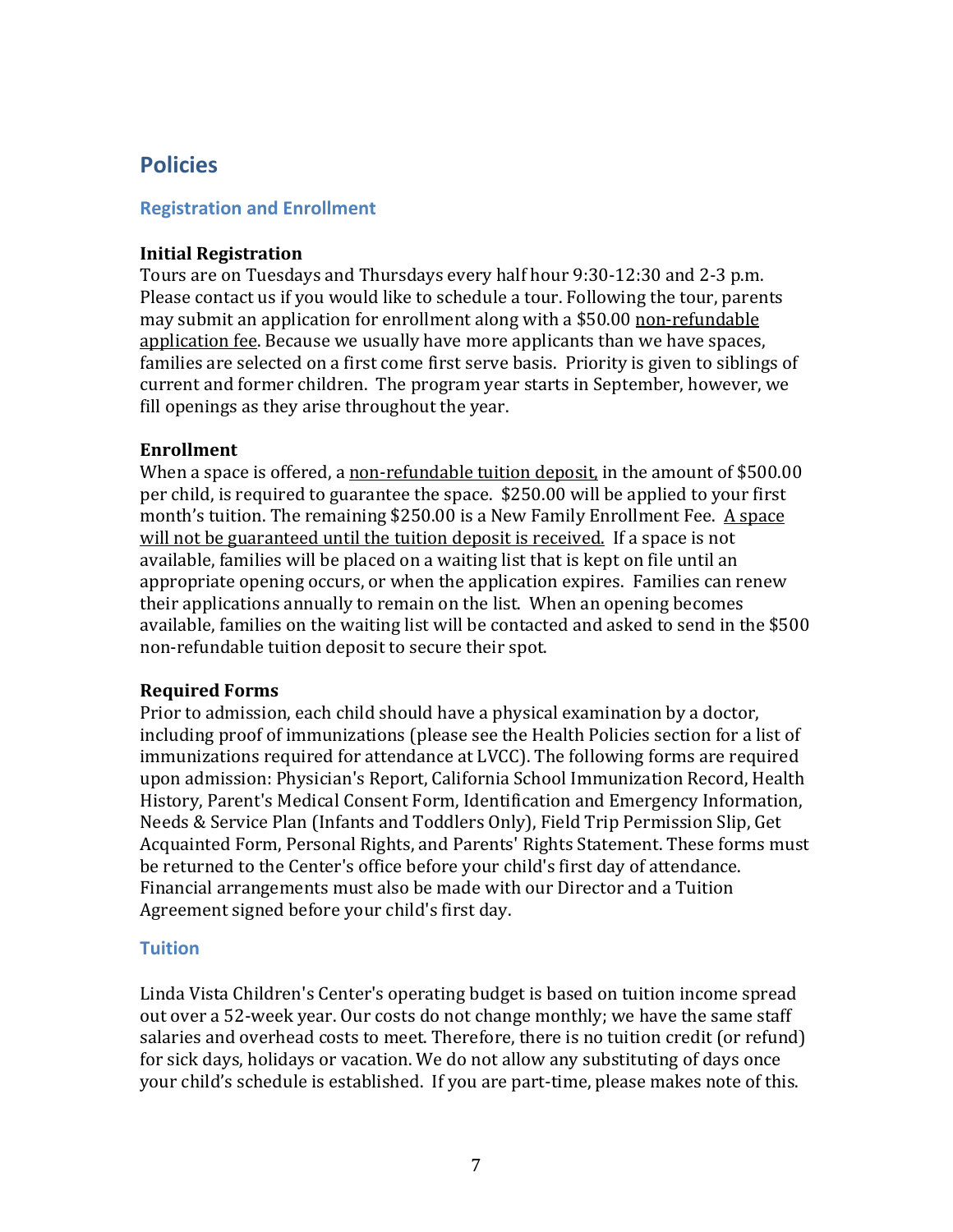Additionally, if at any time a child temporarily drops from full-time to part-time enrollment, we will not be able to guarantee return to full-time enrollment.

#### **Tuition Payment**

Payment may be made by cash, check or automatic debit. Receipts will be issued upon request. Families will not receive a bill unless their payment is late. Tuition is due at the beginning of each month, or semi-monthly as specified in the family's tuition agreement. Tuition payments can be put in the "tuition mailbox" which is located by the door exiting to the preschool play yard.

The total annual tuition for the Pre-K program ONLY is divided into 10 installments and paid monthly from September through June, with no tuition due in July and August. This payment arrangement stabilizes summer enrollment when our costs, including salaries, remain fixed. Typically, the Pre-K room children are transitioning to kindergarten in the fall and summer enrollment in this class is variable. Therefore, the prepaid portion of the installments is non-refundable. If at any time a Pre-K child increases the number of days of attendance (and wants to remain at the increased number of days), the additional tuition will be charged.

#### **Tuition Late Fee**

If payment is more than five days late, a fee of \$30.00 will be charged to your account. Enrollment may be terminated if tuition payments are more than one month delinquent. Parents are responsible for timely payment, regardless of any "Flex Plan" payment cycle. Participation in such a plan is an individual family's choice for which LVCC cannot be expected to bear the financial burden. You are encouraged to discuss anticipated financial problems with the Director before the payment due date.

#### **Returned Check Policy**

Should a check be returned for insufficient funds, an additional charge of \$30.00 shall be due upon presentation of payment. Payment for the returned check and the additional fee must be paid in cash or by cashier's check or money order. Upon receiving notice of a second returned check within 12 months, tuition must be paid in cash or by cashier's check or money order for the succeeding six months.

#### **Refund of Tuition and Fees**

Withdrawal from the Children's Center or reduction/increase of the number of days per week enrolled requires a 30-day notice to the Office. Informing your child's Lead Teacher is not official. If less notice is given, tuition will be charged as follows: tuition for one month, minus the number of days for which the notice was given. We do not do reduction from full-time to part-time on a temporary basis due to the financial necessity for full enrollment. If you choose to go part-time, your full-time spot will be offered to another family. We will not guarantee that a full-time spot will be available when you request to return full-time.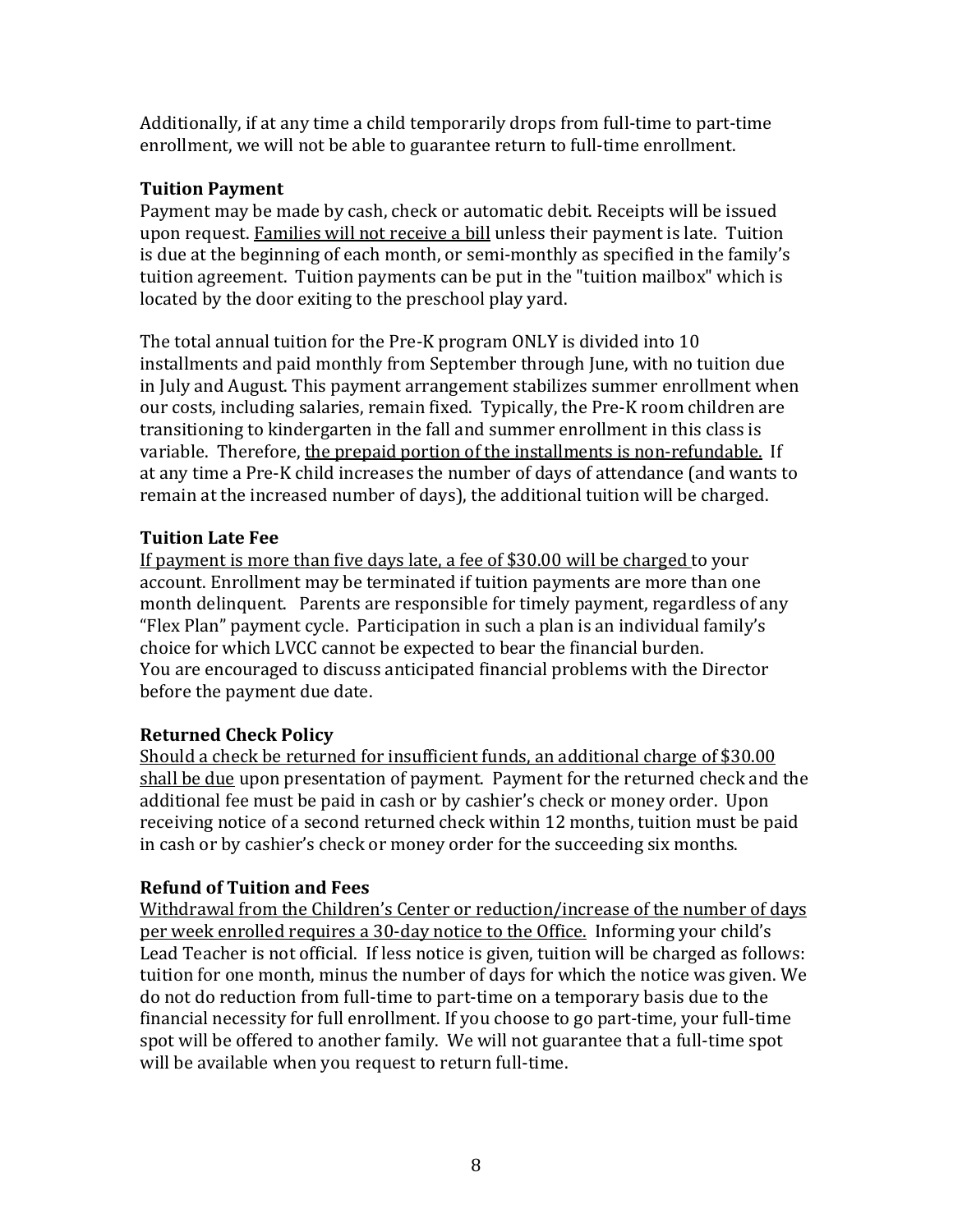#### **Tuition Increases**

A 30-day advance notice will be given when tuition increases are made.

#### **Tuition Assistance**

LVCC financial aid program draws its inspiration from its mission statement and admission policy, both of which focus on ensuring access to the greater Pasadena area families. It addresses the need for financial assistance where there is an obstacle to admission and supports an enriched, pluralistic learning environment composed of children from different social and economic backgrounds.

LVCC financial aid grants are awarded on the basis of need only. A family must establish that a need exists in order to receive a grant. It is our good faith assumption that only families with true financial need will apply for tuition assistance. LVCC believes the primary responsibility for financing education rests with the family. If the family is not able to afford the monthly tuition, LVCC expects the family to investigate other resources to afford tuition. Families might qualify for tuition assistance through CCIS (Child Care Information Service). After all of the family's own resources and outside agency assistance have been exhausted, parents may wish to apply for LVCC financial aid to make up the difference between the cost of education and what the family can contribute.

Our Financial Aid Committee will determine the grant amount to be awarded. Financial need is determined by taking many factors into account, including family income, assets (especially housing) and liabilities, net worth, standard living expenses, unusual expenses, family size, and the ability of both parents to work. The Financial Aid Committee has prioritized families who have both parents working full-time and still cannot afford monthly tuition. The Financial Aid Committee maintains strict confidentiality over financial aid files. Teachers are not informed of financial aid decisions.

#### *Renewals and first‐time applicants*

Renewal of financial aid is our first priority. Then consideration is given to those seeking aid for the first time. Each year, families fill out the Financial Aid Application. If the family's ability to pay decreases, LVCC will make an effort to raise the level of aid awarded, subject to fund availability. If a family's ability to contribute to the child's education increases, the level of aid awarded will decrease accordingly. The Financial Aid Committee will consider applications from returning families who have not received financial aid in the past. However, we cannot guarantee that LVCC will be able to meet the financial needs of these families. It is our expectation that families who begin at LVCC paying the full tuition will continue to do so.

#### *Parents who are separated or divorced or never married*

Both parents must submit the Financial Aid Application. The custodial parent and step-parent (if applicable), and the non-custodial parent and step-parent (if applicable) complete and submit the application. Both custodial and non-custodial parents submit copies of tax forms and W-2 forms to LVCC. The assets of both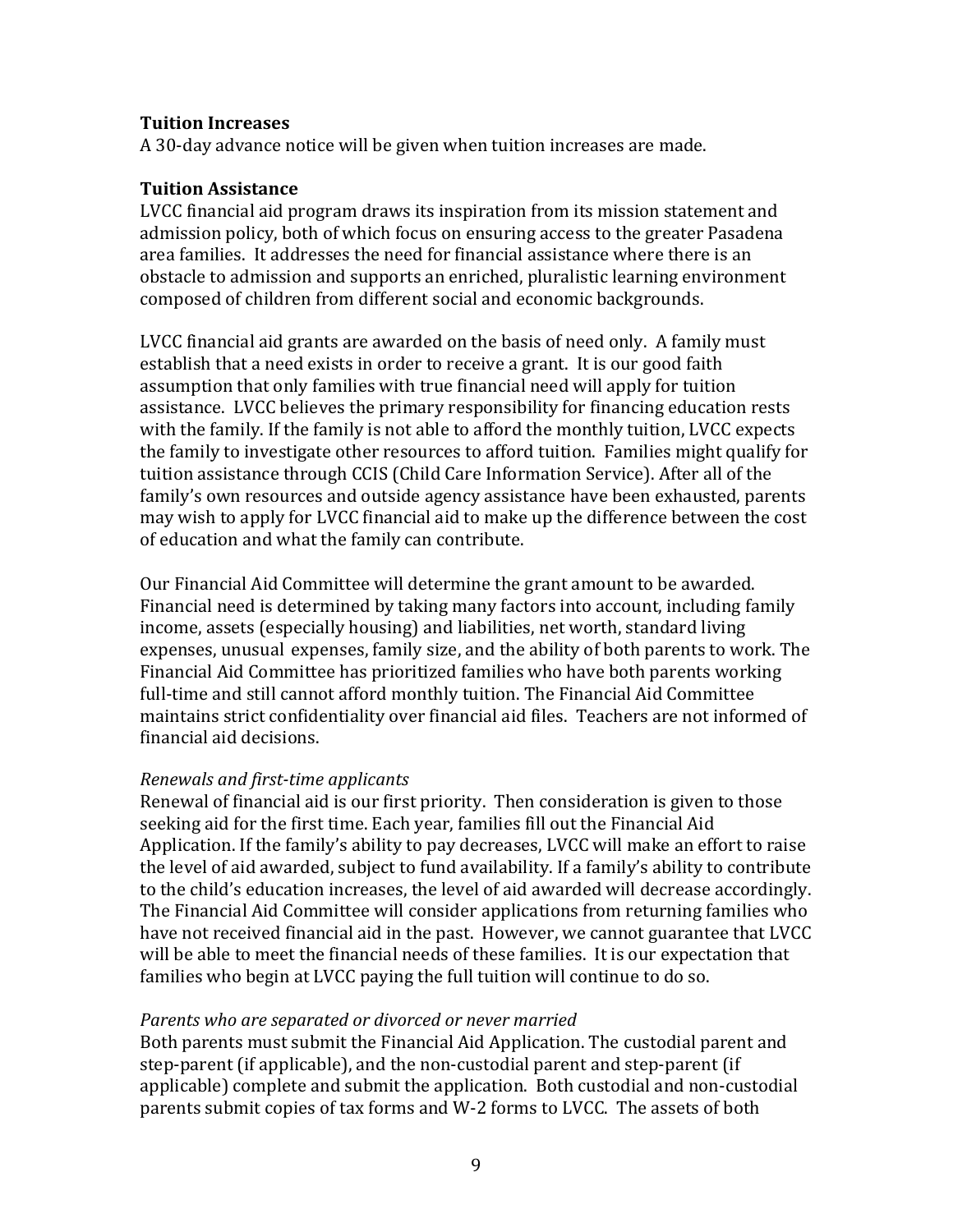parents, if living, will be considered in the evaluation. Financial need is determined by a family's ability to meet educational expenses, not on a willingness or unwillingness to pay. Both parents retain the obligation to contribute what they can afford to the education of their children, regardless of divorce or other agreements stating otherwise. The Financial Aid Committee will make an award only after considering the financial resources of both parents, unless one parent has never provided financial support to the child or has been uninvolved in the child's life for some time. If either parent remarries, the financial information of the step-parent must be included. We will take into consideration individual family relationships and financial agreements, as well as obligations of the parent and step-parent or other guardian to their other children.

#### *Change in financial circumstances*

If you find that your family circumstances change significantly after you send in the financial aid forms, please let us know. We will take all new information into account before making a final financial aid decision.

#### *Procedures and deadlines for applying for financial aid*

Pick up the financial aid application form from the LVCC office by July. Complete and return the application to the LVCC office by August 1. If exact figures are not available, use estimates. Do not delay submitting the form. Bring a signed copy of your Federal Tax form 1040 with all supporting schedules. Committee will notify you of the final decision within three weeks of turning in the application.

Please call the Executive Director if you need help with any part of the financial aid application process.

#### **Additional Fees**

At the time your child is enrolled, and subsequently every September, an annual Activity Fee is due for each child. This fee includes the premium for "School Time Insurance," an accident policy requiring no paperwork on your part, and it offsets a portion of the staff's CPR training, the purchase of disaster supplies, the cost of Snow Day, visits by the Cabrillo Museum, Reptile Families, as well as a Winter Holiday lunch, a Fourth of July barbecue and supplies for the family barbecues during the summer. Current fee rate is posted on our website.

Every September, LVCC will charge a fee for participation in the Parent Partner Fund. These funds go towards organizing events and purchasing gifts of appreciation for our teachers. This fee is automatic but it is voluntary. Parents can opt-out of participating in the Parent Partner Fund. Current fee rate is posted on our website.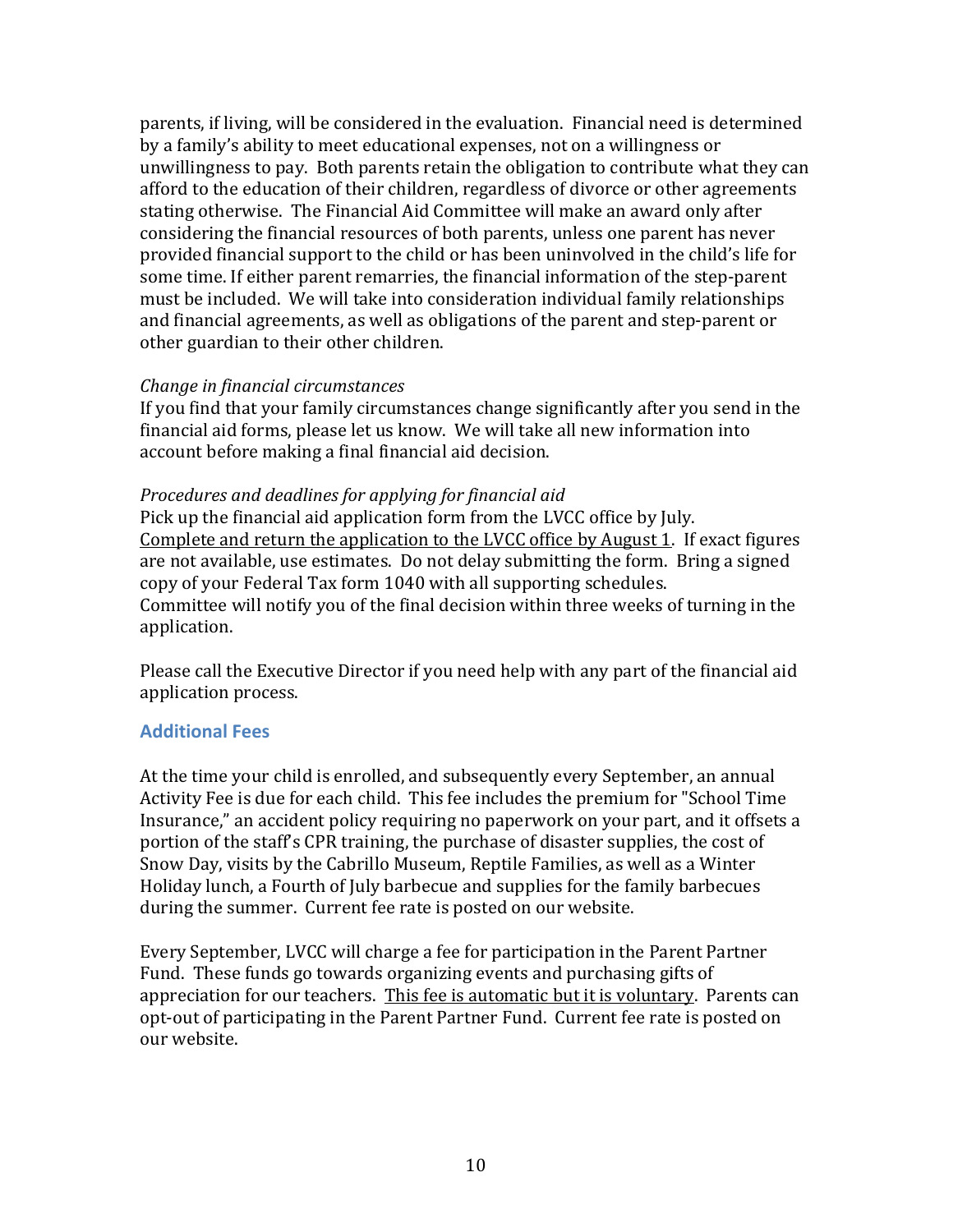#### **Late Pick‐up Charges**

LVCC is open Monday through Friday from 7:00am to 6:00pm. Pick-up after 6:00pm will result in a late fee, which also applies to early closure days and special events (i.e. summer BBQ). If children are not picked up by 6:00p.m, you will need to pay: \$5.00 for any fraction of the first 5 minutes plus \$1.00 per minute thereafter. Pickup fees are charged per child and should be paid directly to the teacher at the time of pick-up.

#### **Holidays and Birthdays**

LVCC is closed in observance of the following holidays (exact calendar days will be posted on our website): New Year's Eve and New Year's Day Martin Luther King Day Presidents' Day Memorial Day July 4th Last 3 days of August staff training days Labor Day Day before Thanksgiving and Thanksgiving Day Christmas Eve and Christmas Day

Parents are welcome to provide a snack to celebrate a birthday with their child's class. These snacks might include muffins, Jell-O, ice cream, cookies, fruit, or lightly frosted cupcakes. Please do not bring cake or candy. Piñatas, goodie bags, and party favors are not to be brought to school at any time (holidays included). A simple snack and party napkins are sufficient. Teachers and parents will work together to provide a happy experience for the child and his/her friends.

Birthdays are a special time of heightened feelings in the lives of children. Please do not pass out party invitations in your child's class unless there is one for every child

#### **Sign‐in/Sign‐Out**

Each day children must be brought into the classroom by an adult. This adult must sign his/her full legal name on the sign in sheet. This is the State law. The same is also required at pick-up time. Please make sure a teacher knows when your child has arrived or is leaving. We ask that parents do not take their children to play on the playground before/after they sign their child/ren out. We are conveniently located next to a public park that you are welcome to visit during those times.

#### **Toys**

It is the policy of LVCC that children do not bring toys to school. Comfort items, such as stuffed animals or a special blanket, may be brought and stored in the child's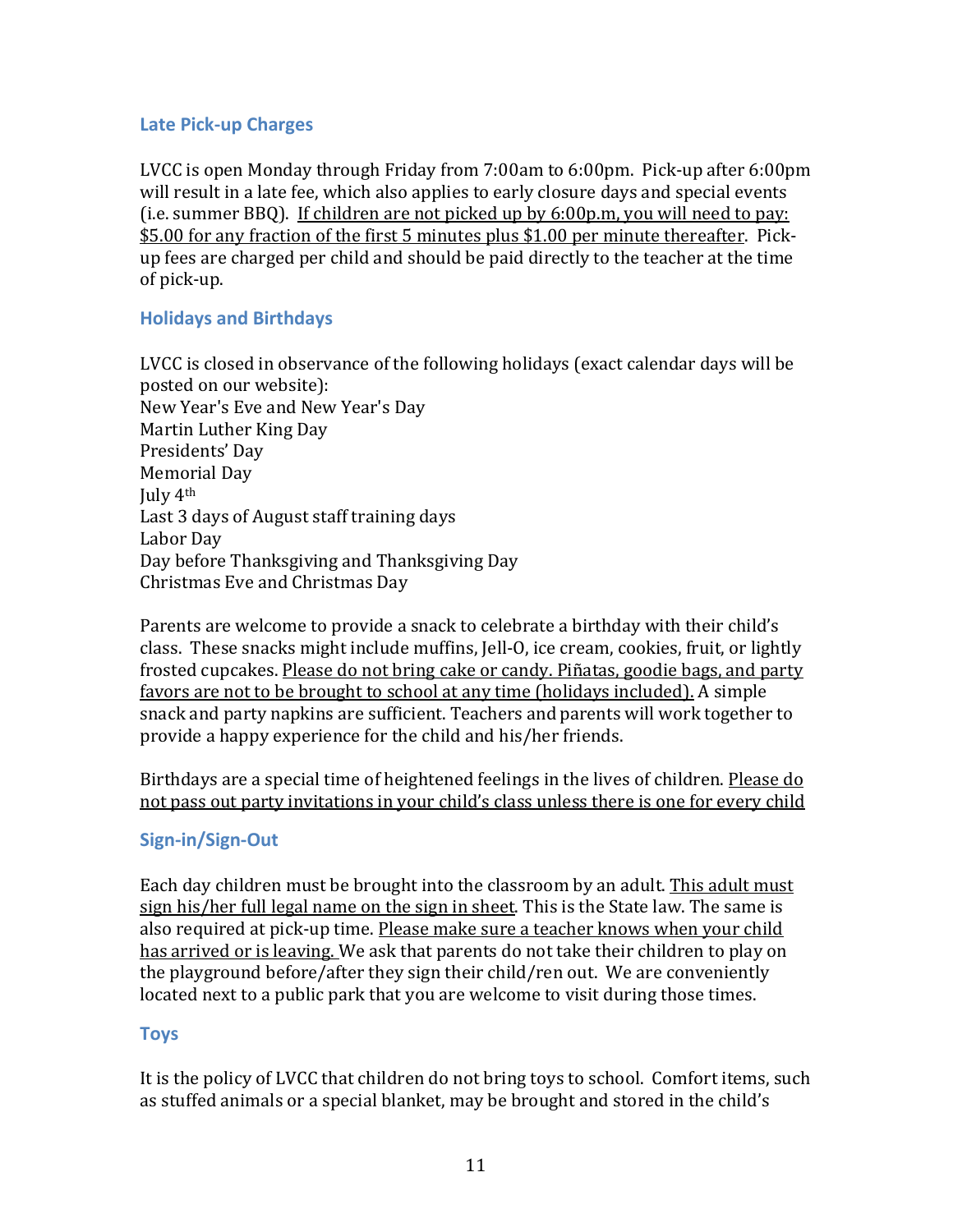cubby to be used as needed. Items to "share" with the class may be brought to school in line with each teacher's special instructions.

#### **Meals**

#### **Breakfast and Snacks**

Breakfast is served between 8:00am and 8:30am each morning (if your child comes after that please make sure they have a nutritious breakfast before arrival). Monthly menus are posted in the reception area upon entering the center. We also provide a morning (10:00am) and afternoon (3:30pm) snack.

#### **Lunch**

Children need to bring their lunches. You do not need to include beverages. We will supply either milk or water. Please use ice packs in your child's lunch box when perishable items are sent for lunch.

#### **Infant (Panda) Room Bottles and Food**

Parents must bring in prepared bottles for their child(ren) each day labeled with the child's first and last name, and the date. Due to licensing regulations, the teachers are not permitted to mix formula to make your child's bottle, unless it is an emergency. Glass bottles are not permitted. All food and bottles must be taken home at the end of each day or it will be discarded. No food or bottles may stay overnight in the refrigerator.

#### **Rest Time**

A two-hour nap or rest time is provided following lunch. Naptime for Elephant room runs from approximately 12:00p.m. to 2:30p.m. and from 1:00p.m. to 3:00p.m. for Koala, Tiger and the Pre-K (Cheetah) Room. LVCC supplies individual cots. A crib sized sheet and blanket (small individual pillow optional) are brought from home. All bedding is sent home on Friday, or the last day of attendance for the week, to be washed and returned the beginning of the next week. Please be sure to label all bedding.

#### **Health Regulations**

We reserve the right to deny a child's attendance on any given day for reasons surrounding health and illness at the discretion of administration. Please remember that we must take into consideration the health of other children, as well as teachers. We appreciate your understanding and support of our policies regarding health and illness.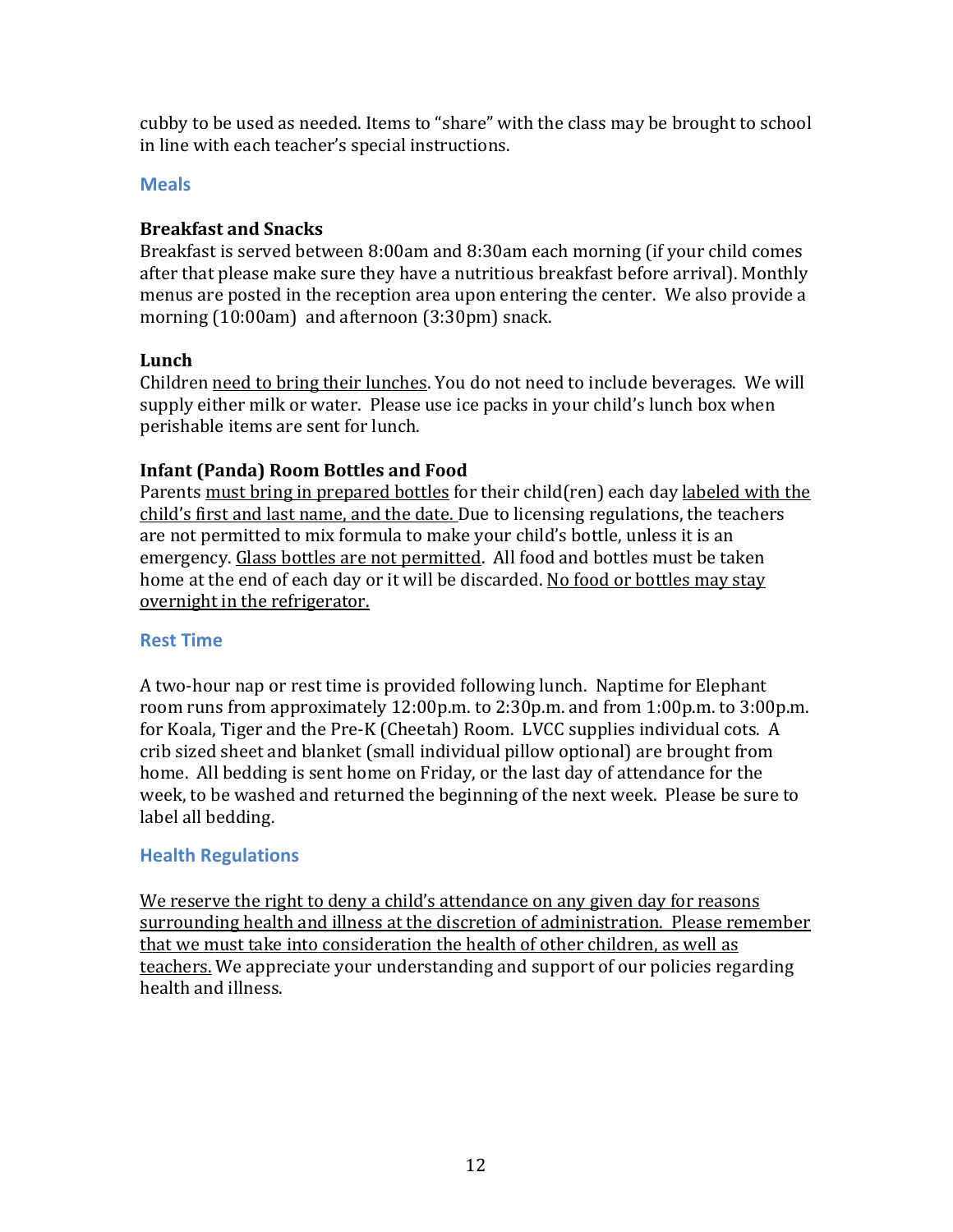#### **Conditions Requiring Temporary Exclusion (Recommended by the American Academy of Pediatrics)**

- The illness prevents the child from participating comfortably in activities as determined by the staff of the child care program
- The illness results in a greater need for care than the staff can provide without compromising their ability to care for other children
- The child has any of the following conditions, unless a health professional determines the child's condition does not require exclusion:
	- 1. Appears to be severely ill.
	- 2. Fever of  $101^{\circ}$  F orally or  $100^{\circ}$  F auxiliary (armpit) the child will be sent home and may not return until the child has been fever-free for 24 hours without the use of medication.
	- 3. Diarrhea 2 times: the child will be sent home and needs a note from the doctor to return to LVCC.
	- 4. Vomiting 2 times: the child will be sent home and may not return unless vomit-free for 24 hours (without medication).
	- 5. Abdominal pain that continues for more than 2 hours or intermittent pain associated with fever or other signs or symptoms.
	- 6. Mouth sores with drooling.
	- 7. Unidentified Rashes or rashes that have spread need clearance from a doctor to return to the center. This includes rashes with or without blisters.
	- 8. Pink or red conjunctiva or unidentified discharge (i.e. whites of the eyes) child may return after 24 hours on medication.
	- 9. Impetigo may return 24 hours after treatment has been started.
	- 10. Head lice or nits, until treated with a chemical that kills lice, and visible eggs have been killed or removed.

A green nasal discharge may indicate an infection requiring treatment by a physician. Please notify your child's teacher if your child has not been feeling well lately, or has been exposed to head lice, chicken pox, measles, meningitis, or any other contagious disease. Also, please notify your child's teacher or the office if your child has come down with any of the above. For more specific information refer to the "Managing Infectious Diseases in Child Care and Schools" published by the American Academy of Pediatrics, which is available in the office.

If your child becomes ill while at school, you will be contacted to discuss the symptoms and you will be asked to take the child home within one hour.

When visiting the doctor for illness, please make sure to get a note from their office that the child can return to the center.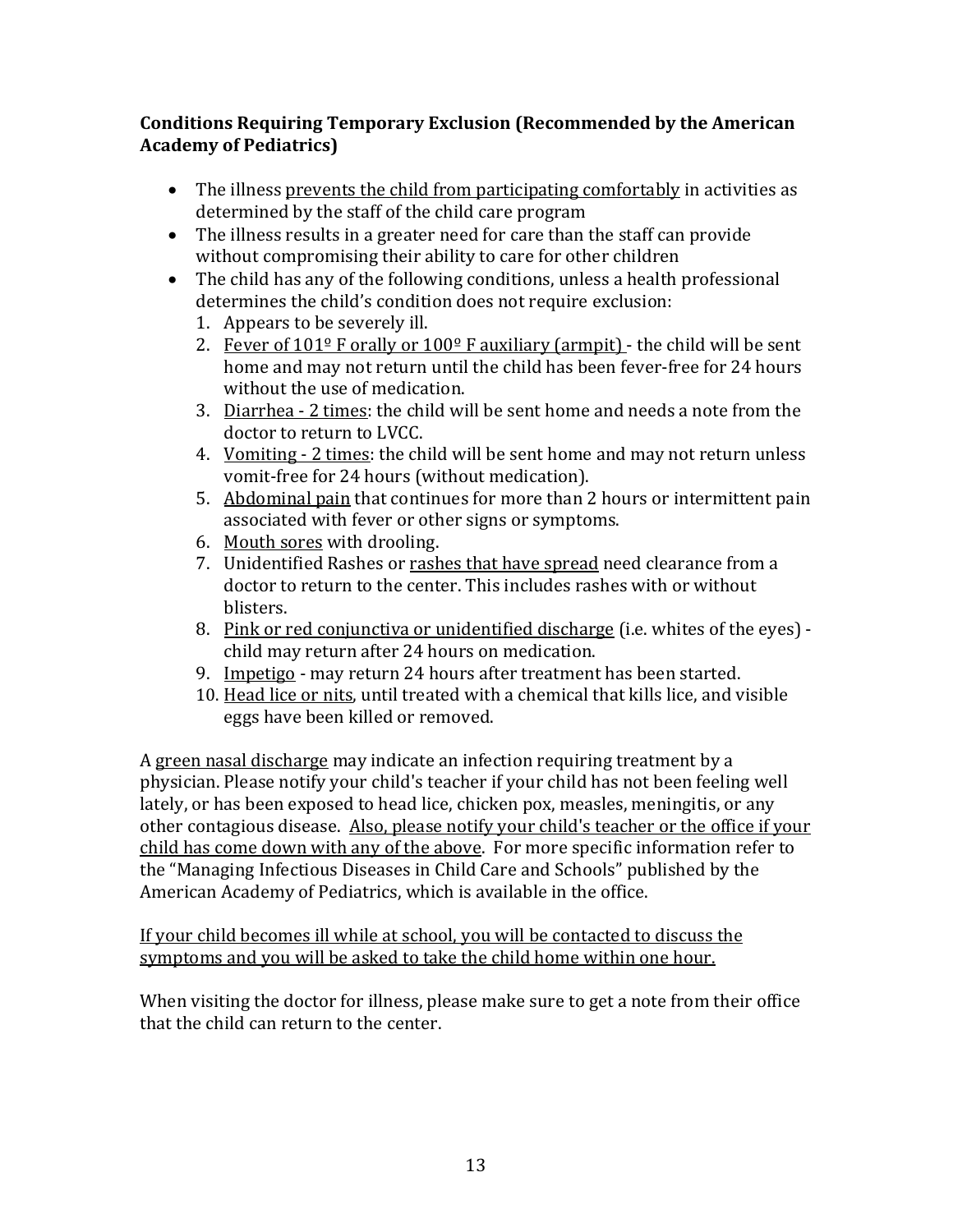#### **Required Immunizations**

| Age when enrolling   | <b>Immunizations required</b>                                |
|----------------------|--------------------------------------------------------------|
| 2-3 months           | 1 each Polio, DTap, HIB, Hep B                               |
| 4-5 months           | 2 each Polio, DTap, HIB, Hep B                               |
| 6-14 months          | 3 Dtap, 2 each Polio, HIB, Hep B                             |
| 15-17 months         | 3 each Polio, DTap,                                          |
|                      | 2 Hep B,                                                     |
|                      | 1 MMR on or after first birthday,                            |
|                      | 1 HIB on or after first birthday regardless of any HIB doses |
|                      | given before first birthday                                  |
| 18 months $-5$ years | 3 each Polio                                                 |
|                      | 4 DTap,                                                      |
|                      | 3 Hep B,                                                     |
|                      | 1 MMR on or after first birthday,                            |
|                      | 1 HIB on or after first birthday regardless of any HIB doses |
|                      | given before first birthday                                  |
|                      | 1 Varicella (chicken pox)                                    |

#### **Diapers**

In compliance with Health Department regulations, all non-toilet trained children will be required to be in disposable diapers.

#### **Medical Emergencies**

In case of medical and/or dental emergencies, LVCC will immediately contact one or both parents, after (or at the same time) we call 911. Our staff have current CPR and First Aid Certification, and are trained to respond to medical emergencies. The decision to call 911 will be made by the Director, Assistant Director, or Lead Teacher. Children will be transported to Huntington Memorial Hospital. Parents are responsible for all medical bills resulting in a medical/dental emergency.

#### **Medication**

All medications to be given to your child by our staff must be prescribed by a physician, be in the original container and marked with your child's name, dosage, doctor's name and prescription number. Every parent must complete The Parent Consent for Administering of Medication and Medication Chart form (LIC Form 9221) which is required by the Department of Social Services Community Care Licensing. All medication is stored in the classroom cupboard or refrigerator. No medication is to be put in the child's cubby and we will not administer any EXPIRED medication. This includes over-the counter medication.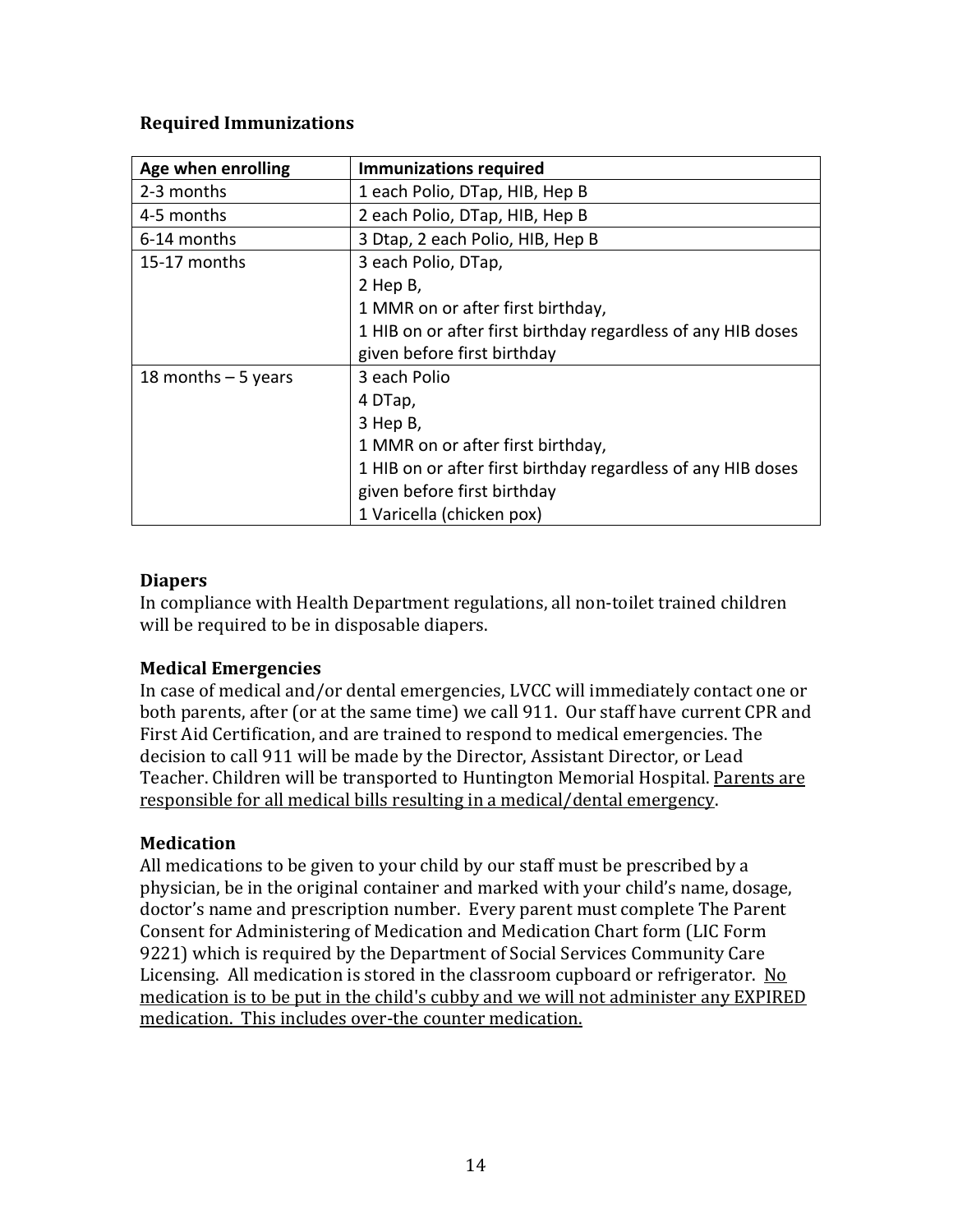#### **Emergency Procedures**

#### **Emergency School Closures:**

If an emergency occurs that would warrant an emergency school closure, parents will be notified by telephone or e-mail. Children will be released to parents and/or adults listed on emergency forms only.

In the event of a non-emergency situation, children will be relocated to our designated assembly area. Once the center has been deemed safe to re-enter, daily business will continue. In case we lose power and/or use of our toilets flushing for over a 1 hour period of time, we will be calling parents to pick their child up for the day due to health and safety issues.

Should the center be deemed unsafe for children at any time the administration reserves the right to make the decision to close the center. Although this is rare, please keep in mind that our priority is to keep the children safe and there may be times that we are not able to give a 24 hour notice depending on the circumstances.

#### **Emergency Evacuation Information**

Every month LVCC has an unannounced fire evacuation/fire drill. Our mock drills are to prepare us in case of a true emergency. The teachers are trained on specifics they must fulfill when evacuating the center. When the teachers evacuate with the children they bring an emergency backpack which contains emergency contact information, medical consent forms, and first aid supplies. Once each classroom arrives at the emergency assembly area, they conduct a head count and take roll. The entire center waits until they are notified by the administration that the buildings have been cleared and we can now re-enter. All classrooms will conduct a head count and take roll upon re-entering their classroom.

Emergency Disaster Plan for Child Care Centers (LIC 610), Emergency Evacuation Map, Fire Evacuation Procedures, Earthquake Evacuation Procedures are posted in each classroom and office area.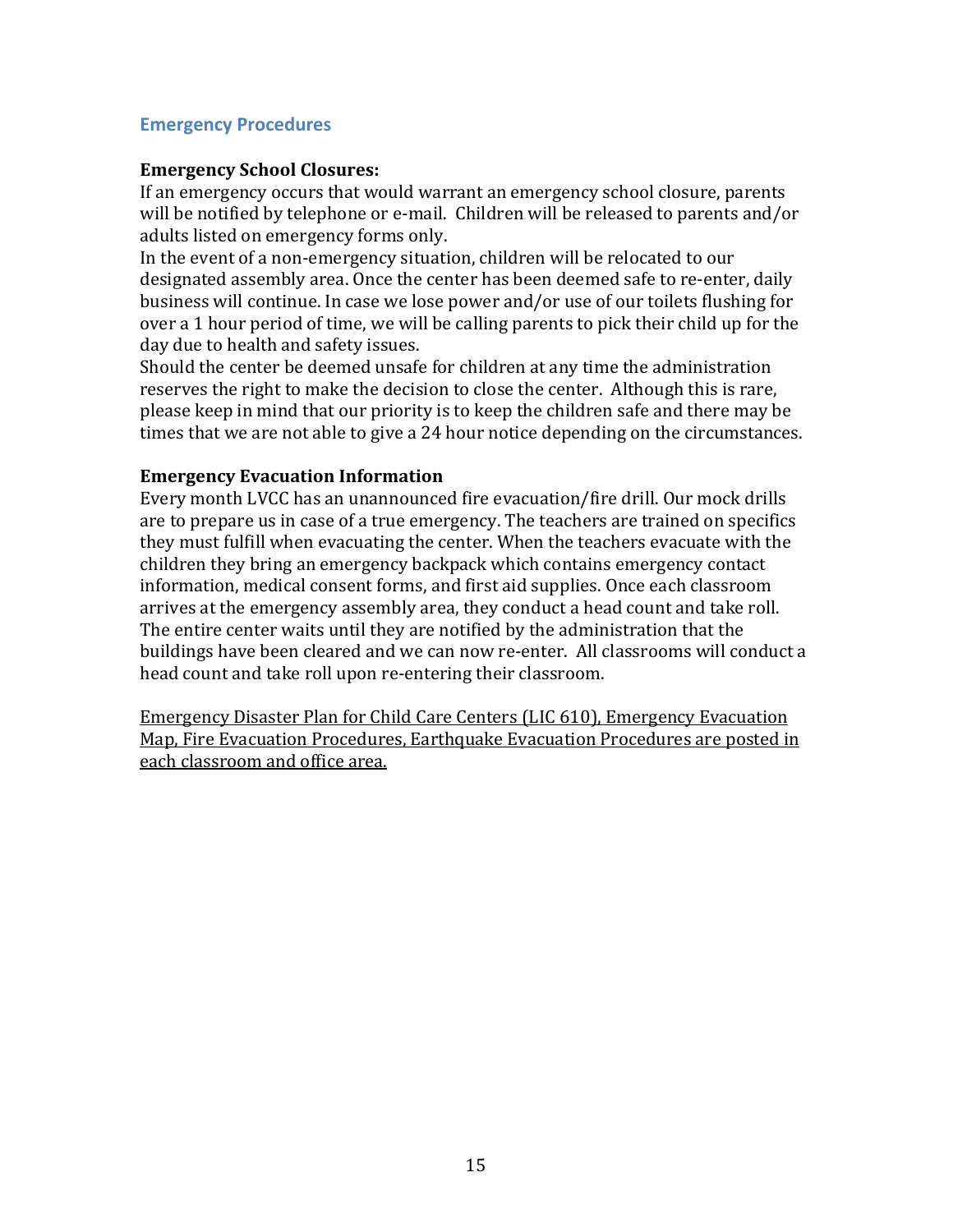# EMERGENCY PROCEDURES<br>Linda Vista Children's Center

# **EMERGENCIES CALL Notify your supervisor. Prepare to evacuate.**

ī

#### **Earthquake**

- **Stop, drop, duck and cover until the shaking stops.**
- **After the shaking steps, check yourself and others for injuries and move toward the nearest exit.**
- **Evacuate the building to your designated assembly location.**
- **Do not leave the center without with Administration.**

#### **Fire**

- **Remain calm.**
- **Activate the nearest fire alarm pull station and call 911.**
- **Evacuate the building to designated assembly location.**
- **Do not re‐enter the building.**

#### **Fire Station 38**

#### **626‐793‐1449**

 **If an emergency exists or if anyone is in danger, move away from the site of the hazard to a safe location.**

**Hazardous Materials Release**

- **Alert others to stay clear of the area.**
- **Call 911. Notify them if you have been exposed or have information about the release.**

#### **Suspicious Person**

- **Do not physically confront the person.**
- **Do not let anyone into the building.**
- **Call 911 and provide as much information about the person and their direction of travel.**

#### **Suspicious Object**

- **Do not touch or disturb the object.**
- **Do not use a cell phone.**
- **Call 911 from a center phone.**
- **Report object to the office.**

#### **Evacuation**

- **Remain calm.**
- **Evacuate using the safest exit possible.**
- **Follow directions given by your supervisor.**
- **Take emergency backpack and sign in book.**
- **Go to identified assembly location.**
- **Assist persons with disabilities or injuries without jeopardizing your safety.**
- **If there is time:**
- **Turn off all lights and close all doors behind you.**

**Pasadena Police Non‐ emergency number: 626‐744‐4241**

**Pasadena Public Health**

**626‐744‐6005**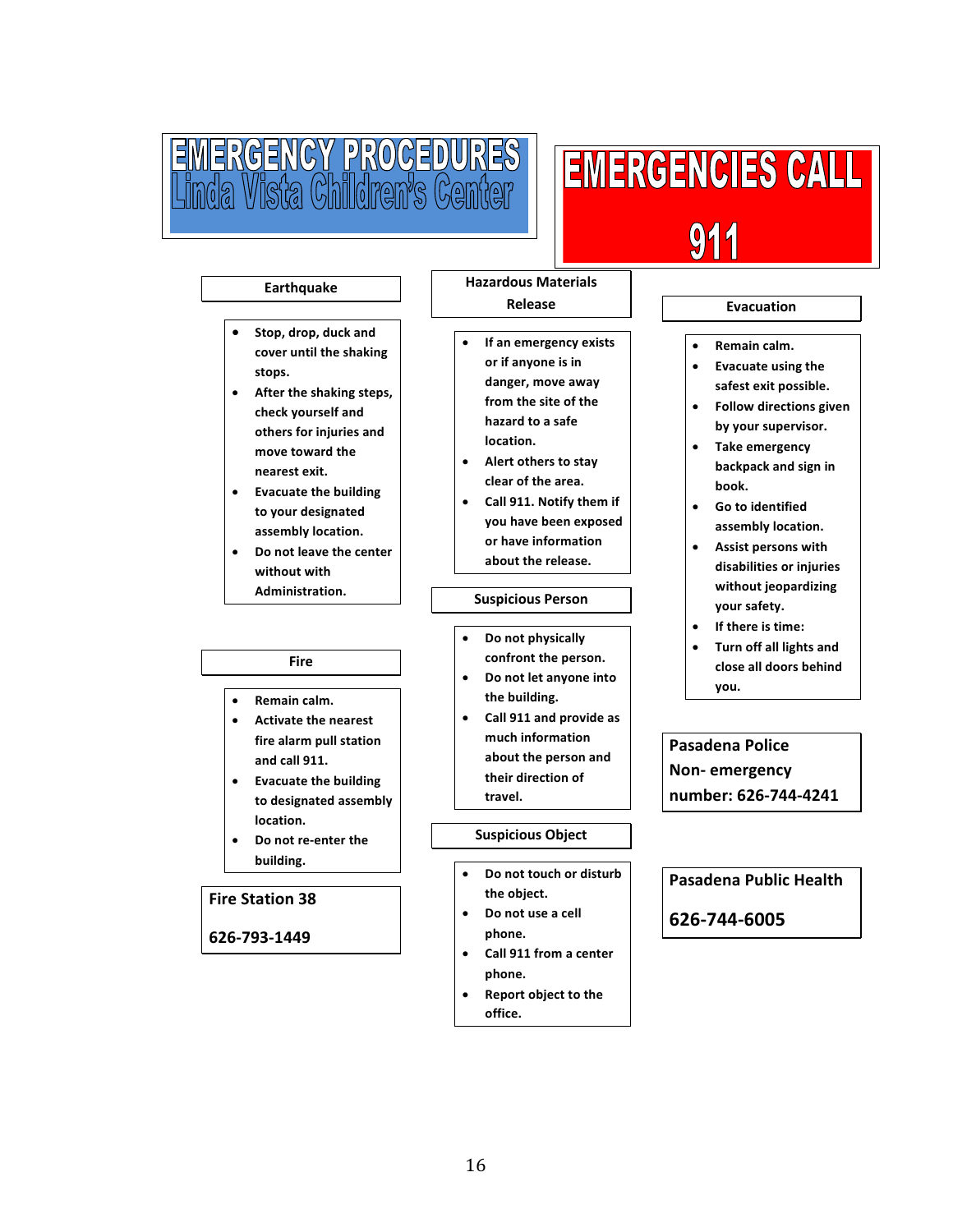#### **Field Trips**

Field trips are taken throughout the year. A Field Trip Permission Slip is included in the registration packet. All the children participate in walking field trips around the neighborhood as part of their curriculum. Infants and toddlers venture out on walks buckled into the strollers. You will be notified in advance of any field trip that is planned away from the immediate neighborhood. Parents are invited and are welcome to join their children on all field trips. Our Pre-K children go on field trips throughout the year. They travel to events using Pasadena's public transportation or parents' private vehicles.

#### **Discipline**

We believe discipline at LVCC should complement the goals of discipline found at home. We are interested in nurturing thoughtful and considerate children who are concerned with the welfare of others as well as their surrounding environment. Children who feel secure learn to develop self-regulating skills and to practice control within themselves. Our strategy in attaining this is to use positive, rather than punitive, methods.

Foremost in our discipline policy is the maintenance of a constant, yet flexible structure. Children do best when they know what is expected of them. Our staff promotes good behavior through age-appropriate strategies, including positive reinforcement and "setting a good example." This facilitates the child's identification with parental figures and is the key factor in shaping good behavior in your children. The liberal use of phrases such as, "Thank you for helping us pick up the blocks," and, "It's nice to see you share your toy," as well as the staff demonstrating appropriate, nonverbal behavior, are effective means of implementing this strategy.

When unacceptable behavior occurs, a child is first given positive redirection. If this is not sufficient, the child is removed to another activity with the assurance that s/he may return when able to use proper behavior. This type of interchange allows the child to see the actual consequences of his or her actions and reinforces the norms of acceptable behavior. If the problem continues, the child is removed to an adjacent area and given a "thinking time" no more than 1 minute per age of the child. This allows the child to regain some inner control and to reassess the situation. At the end of the "thinking time", the teacher and the child will discuss the problem and the child's feelings.

Episodes of unacceptable behavior are considered a normal part of children's development. We encourage you to discuss your child's behavior with their teacher. It is important for you to inform your child's teacher of changes or disruptions in his/her life that might affect behavior at the Center. This will help us understand and work together in supportive ways.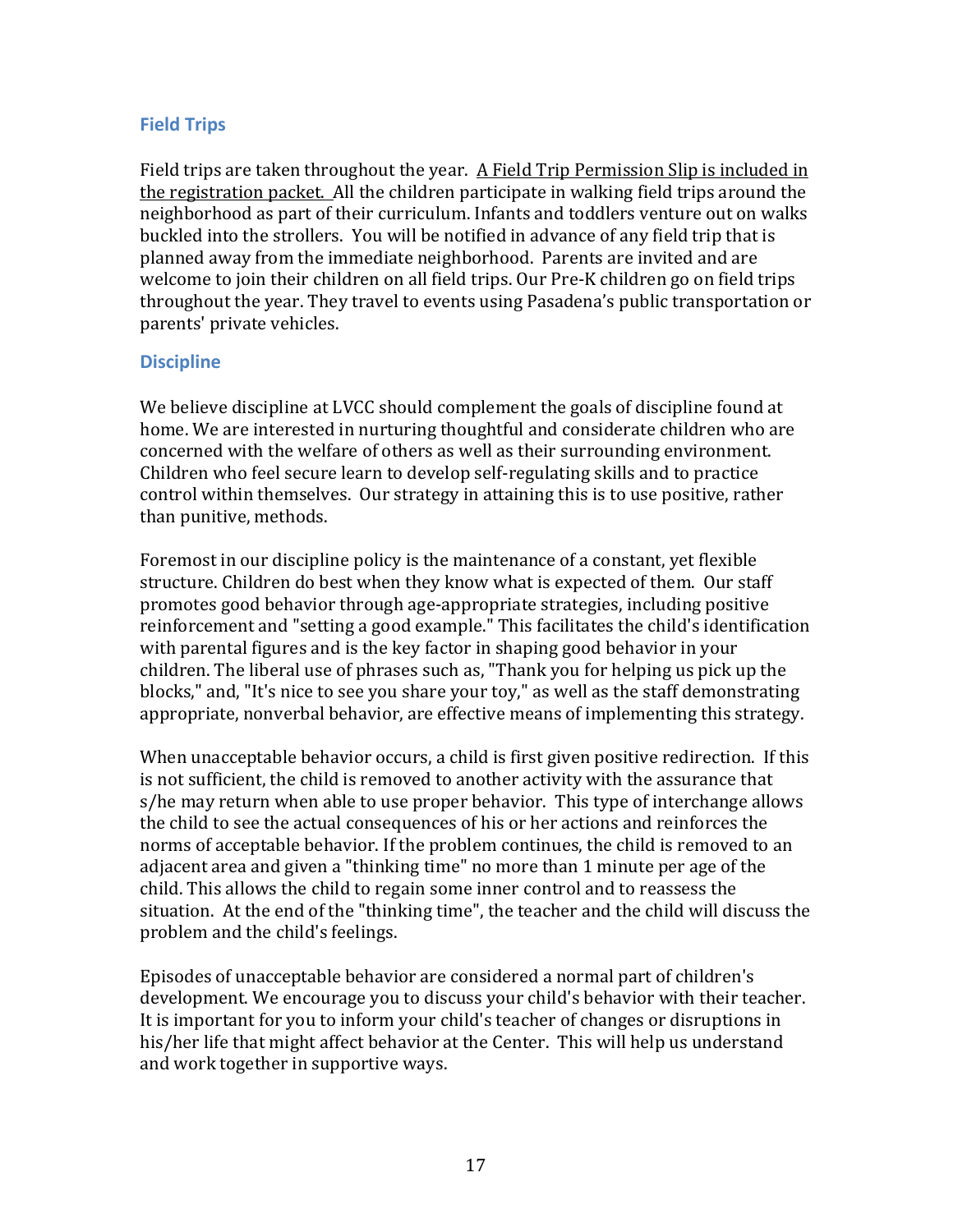We will inform you when we become concerned about a child's behavior. If a child repeatedly disrupts the flow of the class routine, or consistently seems overly angry or hostile, a conference with the family may be scheduled. This allows both the parents and the teachers to search the underlying causes of his/her behavior. If the problem persists, a specialist may be called in with parental consent to evaluate and help resolve the problem at the parent's expense. If the problem behavior cannot be resolved to both the parents' and LVCC's satisfaction, termination may be necessary.

At no time will corporal punishment or verbal abuse be used to discipline a child. Violation of a child's rights shall also never be used as punishment, including: humiliation, intimidation, ridicule, coercion, threat, mental abuse or other actions of a punitive nature including, but not limited to: interference with functions of daily living including eating, sleeping, toileting, or the withholding of shelter, clothing, medication, or aids of physical functioning.

#### **Biting Policy**

#### *Why Do Children Bite?*

In even the best child care programs, periodic outbreaks of biting occur among infants and toddlers, and sometimes even among preschoolers. Biting can be scary, frustrating and stressful for everyone involved: children, parents and teachers. This is a natural phenomenon and there is no quick and easy solution to the problem. It is not something to blame on children, parents or teachers. A bite is powerful, quick, and effective reaction, usually producing immediate and dramatic response. Some of the causes of biting are: teething, excitement and overstimulation, frustration, impulsiveness and lack of self-control, and it makes an impact on others.

#### *When Biting Happens*

The most important thing to do is to comfort the child who has been bitten, then wash the bite with soap and water, and then apply ice. In the event that a bite breaks the skin, the parents of the injured child will be advised to seek medical attention. The teachers in the classroom will help the child who bit learn other behaviors or words to use with their friends. We do not focus on punishment for biting, but on effective techniques that address the specific reason for biting. What does help are immediate, logical consequences in response to biting.

#### *Informing Parents of a Biting Incident*

Teachers will complete an accident report for every occurrence of biting. A report will be done for both the child who was bitten, as well as for the child who bit. Parents of both children will be contacted regarding the biting incident.

#### *Ongoing Biting*

When biting changes from a relatively unusual occurrence to a frequent and expected occurrence, it will be considered a biting problem. This may be triggered by one child or a number of children. Some children become "stuck" for a while in a biting syndrome and it can be frustrating for the families of bitten children that we are unable to "fix" the child quickly. We will make every effort to provide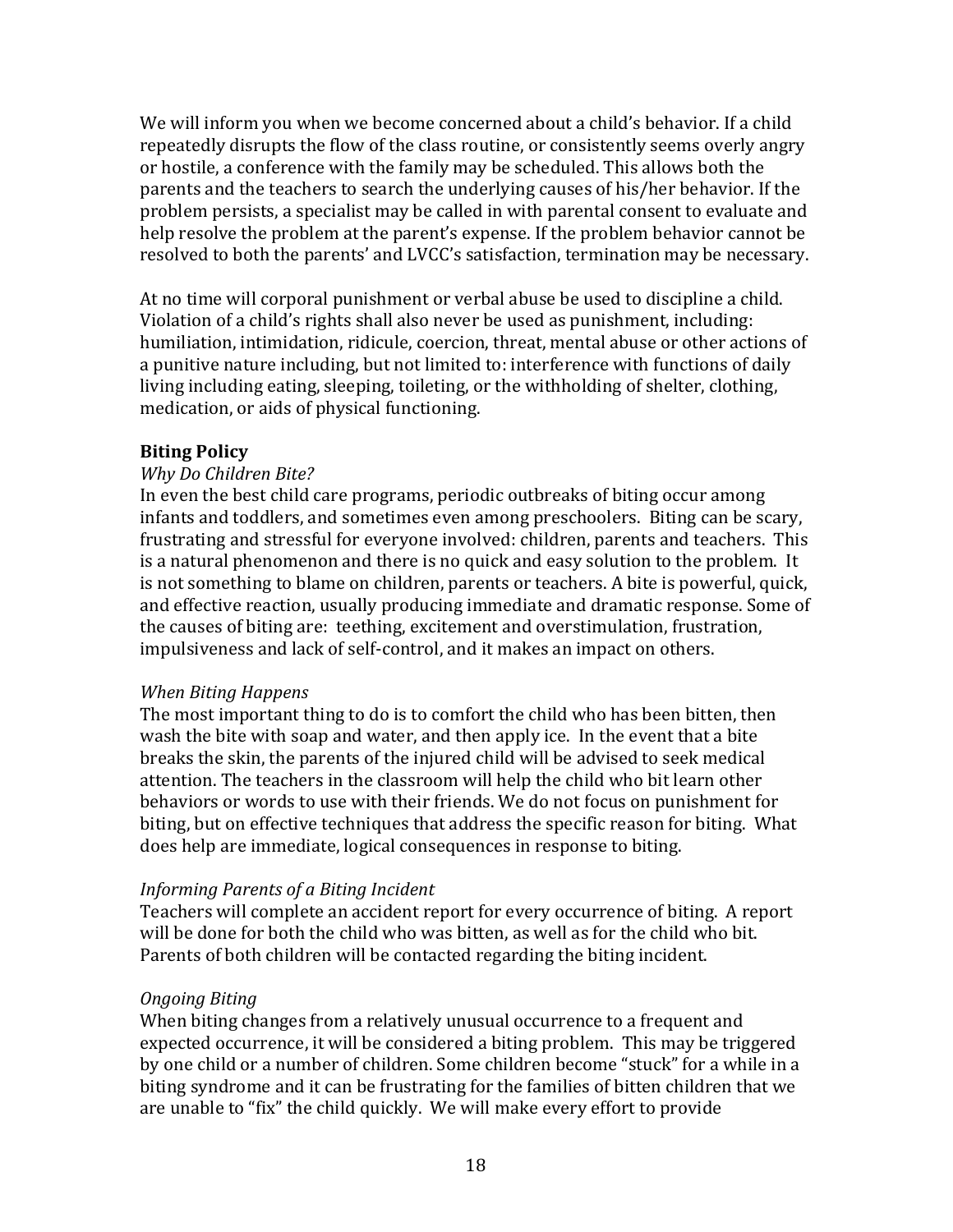information, guidance, and referrals for additional help as needed. If biting becomes a regular occurrence, the Center will notify all parents in the classroom of the problem and of strategies implemented to improve the situation. We will work together with the families of both biting children and frequently-injured children, on an individual basis, to keep them informed and to develop joint strategies for change. Children's names are kept confidential.

#### *In summary:*

Teachers will teach verbal and non-verbal non-biting responses to situations and reinforce positive behaviors.

Classroom staff will work together with parents and try to reach the cause as to deter future biting by observing and documenting the details before the bite.

Appropriate forms will be filled out (Incident Report). The parents of both children will be notified of the biting incident. Note: If a bite breaks the skin and requires medical treatment, the licensing program analyst must be contacted by the next business day.

If the biting persists, teachers will meet with parents to go over a written behavior improvement plan and to discuss further support, and possibly a referral to a private specialist.

After a third (broken skin) biting incident, the child will be terminated from LVCC if deemed in the best interest of the child, LVCC, and the other children. Reenrollment into LVCC may be considered in the future.

#### **Visiting your child at LVCC**

LVCC encourages parents to visit during the day. This makes the child feel very special, and facilitates communication between LVCC and home. Parents are also warmly invited to join scheduled field trips and other outside activities. We emphasize that, while notification of visits is helpful, parents are free to come and go from LVCC exclusively at their own discretion. When spending time in your child's classroom or on the playground, please remember to keep conversations with teachers or other parents to a minimum. Please refrain from discussions about other children or groups of children. If you have a question about your child or about the teacher's approach, wait for a private time to talk with the teacher. To help your child with the continuity of supervision while you are visiting at the center and sharing time with your children, please familiarize yourself with our classroom and playground rules.

#### *Classroom Rules:*

- Walking feet and inside voices
- We put away the toys we play with
- We sit in chairs or on the floor (not on the tables or cabinets)
- We keep our hands on our own body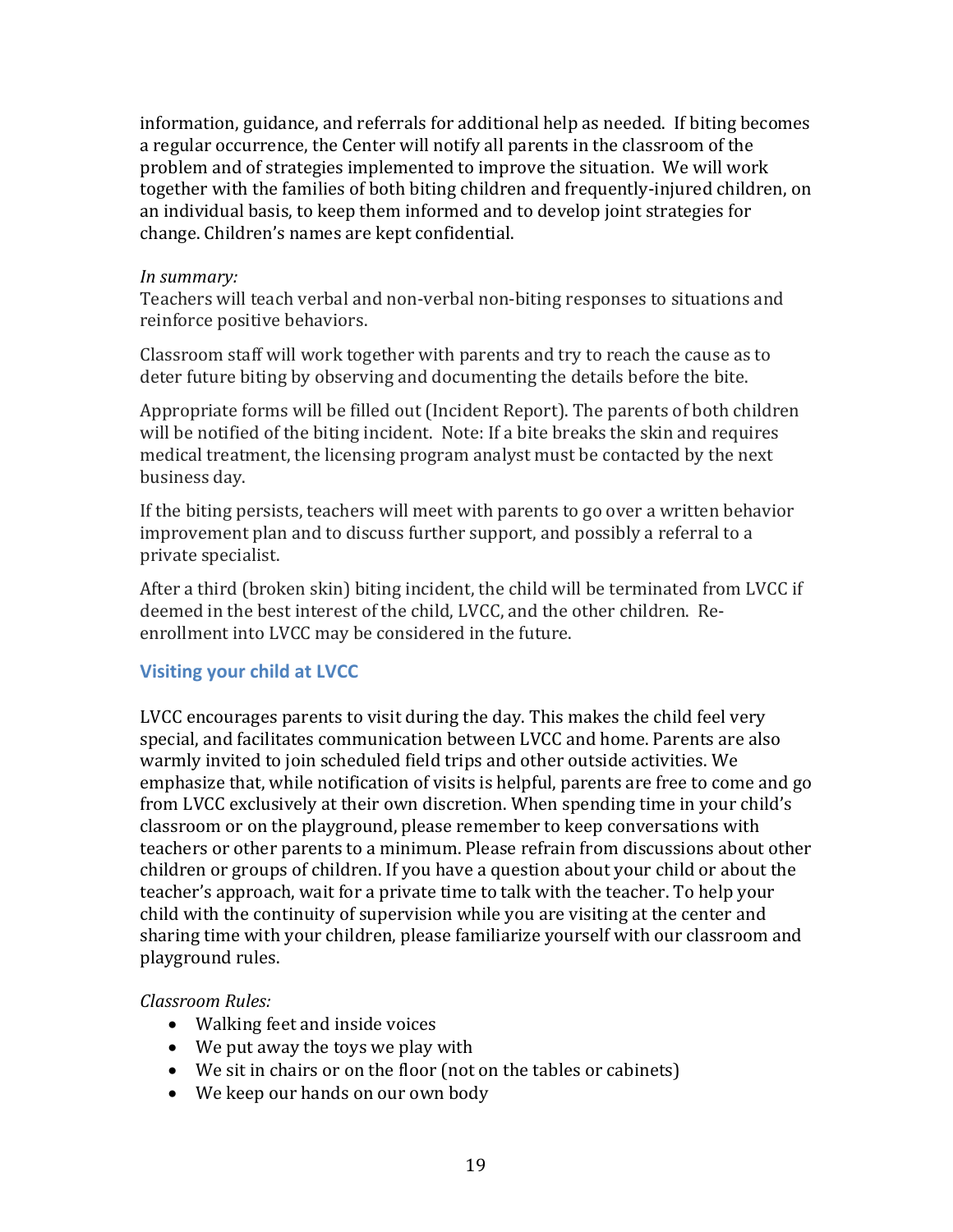We only play in the classrooms when a teacher is present

#### *Playground Rules:*

- Children are not allowed to enter the code or to open the entrance door to the center
- No more than three children at a time on the tire swing (no standing)
- Feet first down the slide
- No climbing up the slide
- Children need to wear shoes when riding bikes and climbing structures
- Children may not run or play on the ramps and decking

#### **Parent Communication**

Open communication is the foundation of a harmonious child care facility. Please make use of our willingness to listen by communicating your needs and concerns as they arise. The lead teacher in your room, the Executive Director, and the Assistant Director are the people directly responsible for the operation of the Center. They have the training and experience to answer your questions and solve any problems that may arise. They can be contacted in person, by phone or e-mail. E-mails can be sent to: *info@lvcckids.org* or through our website at *www.lvcckids.org.* Anonymous e-mails can also be sent through our website.

#### **Forms of Communication**

*Daily Notes* are emailed/texted at the end of the day in the Infant (Panda), Elephant, Koala and Tiger rooms. These notes briefly describe the child's day, including information about eating and sleeping.

*Weekly Lesson Plans* are posted on the website. The *Class News* are also available online, and they provide information about staff and upcoming events. Our *website* is *www.lvcckids.org.* Information about enrollment, rates, our calendar, and special events can be accessed easily, as well as links to the current Parent Handbook, meal and snack calendar, and Amazon Smile and eScrip websites.

The *Bulletin Board* in each classroom contains news and information regarding classroom activities, and sign-in sheets.

A *Parent Bulletin Board* is located in the entrance/reception area and provides information regarding LVCC policies, parking updates, parent education opportunities, LVCC tax ID number, parent participation opportunities, and upcoming events.

*Parent/Teacher Conferences* are scheduled twice a year in February and June. Informal conferences can be scheduled at any time by either parents or teachers. For the infant (Panda) and Koala rooms, service plans will be reviewed quarterly.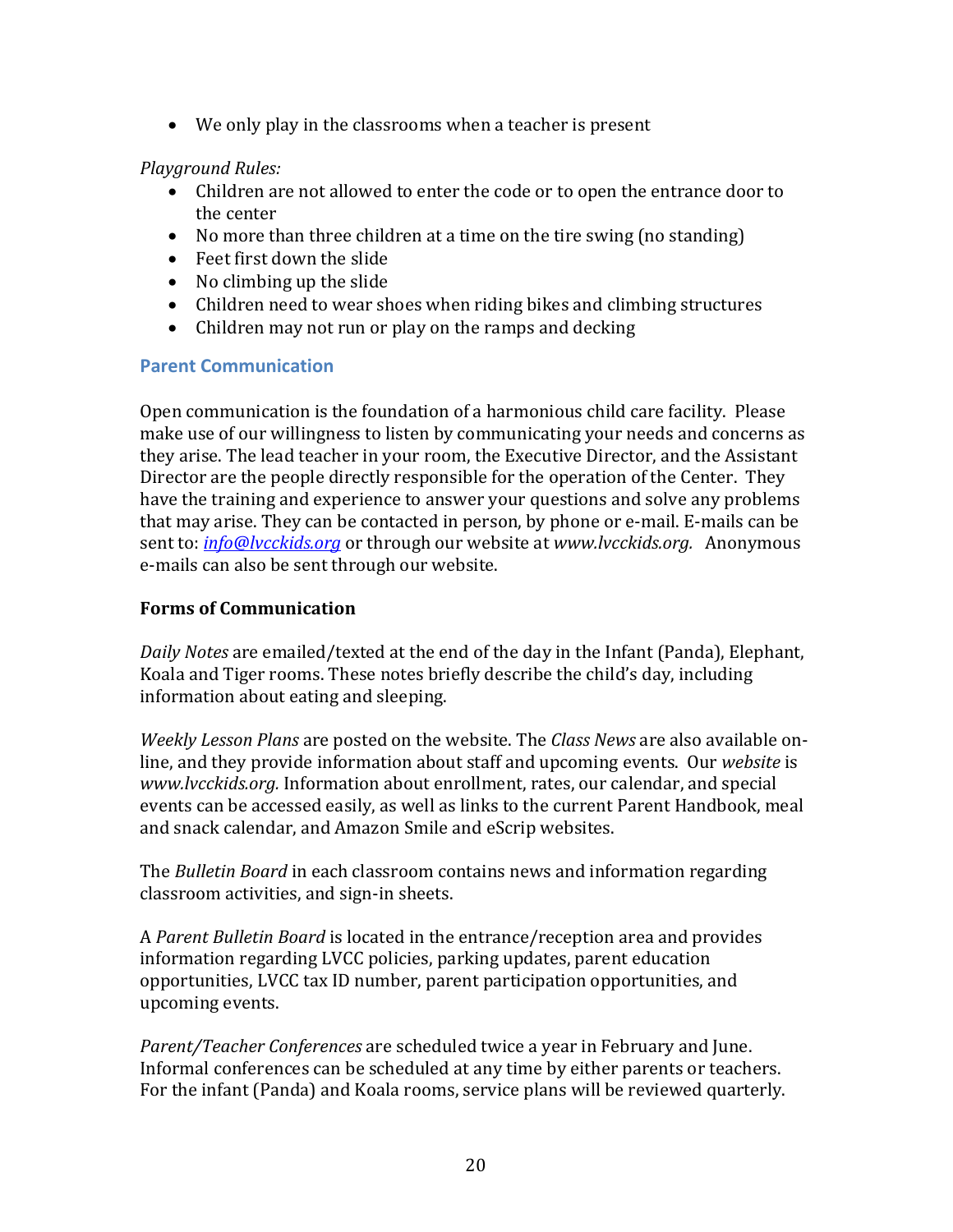#### **Parent Participation**

Parent Participation is a commitment made by the parents in support of Linda Vista Children's Center. The tuition paid by LVCC families does not cover the entire cost of LVCC's programs. Fundraising allows LVCC to continue to provide high-quality, low teacher-student ratio care for all of our families.

Parents may choose one of the following three plans (A, B or C) to satisfy the participation requirements. Parents select their participation plan as part of the Payment Agreement signed by parents upon enrollment.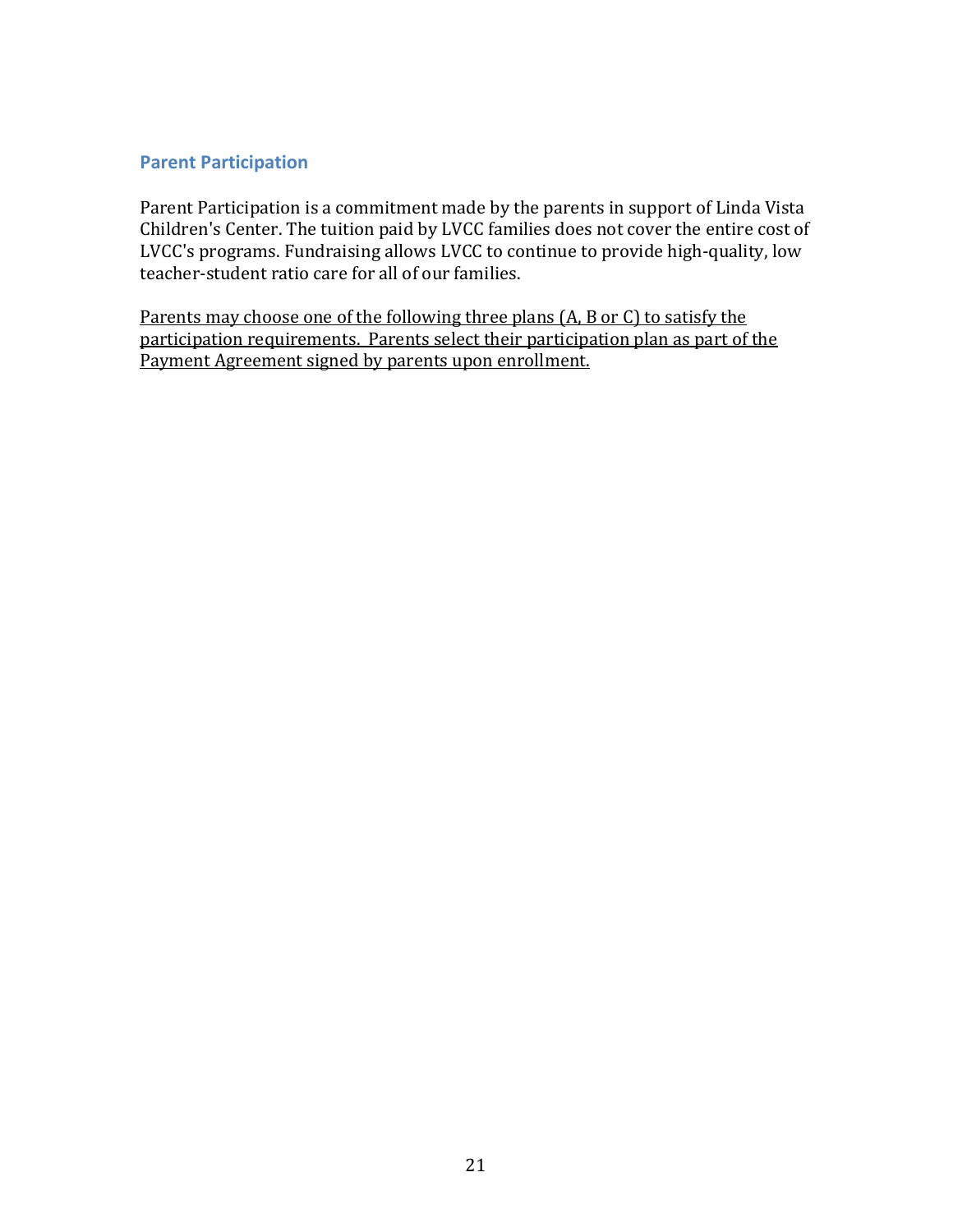| Fiall A – Fullul alsing AND Volunteer Fiall                                                                                                                                                                                                                                                                                                                                                                                                                                                  |                                                                                                                                                                                                                                                                                                                                                                                                                                                                                 |
|----------------------------------------------------------------------------------------------------------------------------------------------------------------------------------------------------------------------------------------------------------------------------------------------------------------------------------------------------------------------------------------------------------------------------------------------------------------------------------------------|---------------------------------------------------------------------------------------------------------------------------------------------------------------------------------------------------------------------------------------------------------------------------------------------------------------------------------------------------------------------------------------------------------------------------------------------------------------------------------|
| 1. Pledge to sell a total of \$300 per year                                                                                                                                                                                                                                                                                                                                                                                                                                                  | 2. Volunteer at least 10 hours.                                                                                                                                                                                                                                                                                                                                                                                                                                                 |
| You can fulfill this obligation by:<br>Selling items offered for sale as<br>part of our Winter Market<br>(wreaths, coffee, wine,<br>poinsettias). You received \$10<br>credit for each item sold.<br>Procuring items for the annual<br>$\bullet$<br>Spring Fling event. The value of<br>each item you procure is the dollar<br>credit you receive. E.g. If you<br>procure a gift card in the amount of<br>\$25, you will receive \$25 towards<br>your pledge. (Receipts may be<br>requested) | You can fulfill this obligation by helping the<br>center during:<br>Center work days<br>Fundraising events (planning, set-<br>$\bullet$<br>up, cleanup, winter market packing<br>and delivery, silent auction at<br>Spring Fling, etc).<br>This does not include the time you spend<br>selling or procuring items for our<br>fundraising events.<br>Parents are responsible for recording<br>completed time in Parent Participation Log<br>available in your child's classroom. |
| Two parent families are required to contribute the<br>equivalent of \$300 per family per year. Single-<br>parent families are required to contribute the<br>equivalent of \$150 per family per year. This applies<br>to both full-time and part-time families equally.<br>Any items or donations that are not listed above<br>must be pre-approved by administration for credit.<br>No exceptions.                                                                                           | Any parent hours that are outside of the list above<br>MUST be pre-approved by Administration/Lead<br>Teacher for credit. No exceptions.<br>Parents' service hours that are not fulfilled will be<br>billed at the rate of \$30 per hour, if and only if,<br>there were parent hours worked AND fundraising<br>efforts made.<br>If the balance of service hours and fundraising                                                                                                 |
|                                                                                                                                                                                                                                                                                                                                                                                                                                                                                              | pledge is zero, then the family will be responsible<br>for Plan C - Buyout Plan.                                                                                                                                                                                                                                                                                                                                                                                                |

#### **Plan A – Fundraising AND Volunteer Plan**

Parent participation obligation must be fulfilled during the period of September 1 through June 30. One half of the pledge should be completed before December 31, ad the remaining half of hours/items should be completed by June 30.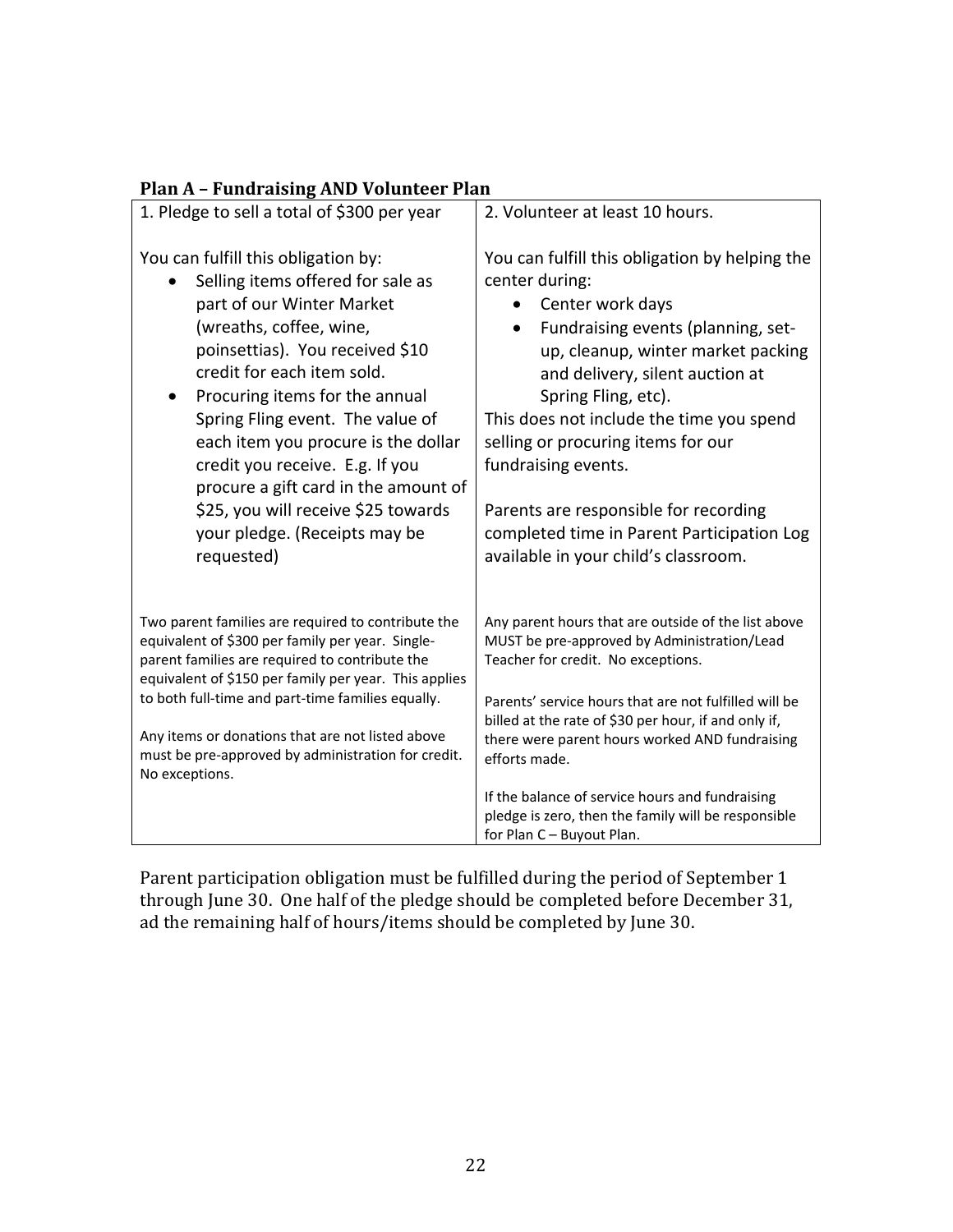#### **Plan B – Leadership Plan**

Must select one of the three following options:

Become an **active member** of a fundraising committee **AND chair** one or more of the fund‐raising events:

Spring Fling/Silent Auction

Winter Market Sales

Other events decided upon fund‐raising committee and administration

Active member is defined as participating in at least 75% of the fund‐raising meetings plus volunteering time to assist in coordination/production of the fund‐raising events.

Become a classroom **Parent Partner** 

3 positions available per classroom plus an additional position in Pre‐K (Cheetah) room to help with the end‐of‐the‐year event:

- One parent partner will be a representative on the Fun-Raising Committee for the Winter Market sales
- One parent partner will be a representative on the Fun-Raising Committee for the Spring Fling
- One parent partner will represent the classroom:
	- o Welcoming new parents to LVCCC
	- o Maintaining communication with parents through e‐mails
	- o Classroom meetings/potlucks (e.g. Stone Soup, Week of the Young Child)
	- o Coordinate events for staff appreciation: Birthdays, Holidays, Staff Appreciation Lunch/Dinner

We ask that you sign up for one Parent Partner position only.

#### Become a **Board Member**

Parents can express their interest to join the board by informing Administration or the recruitment representative (on the Board). Interviews for open board seats will begin in June. In September, the board will vote on new members to fill the spots needed for the duration of the academic year.

#### **Plan C – Buy‐out Plan**

A monetary pledge separate from any other charitable support will satisfy the requirements in full:

\$1,000 for 1 child

\$1,500 for 2 or more children

Payment schedule options:

Lump sum payment due by 10/15 **or**

½ of amount due by 10/15 with other ½ of amount due by 3/1 **or** 

\$100 per month for 10 months (\$150 for 2 or more children) Sept through June

Please note that if families select Plan B, but record zero service hours, and their fundraising pledge shows zero at the end of the school year then the family will be responsible for Plan C – Buyout Plan.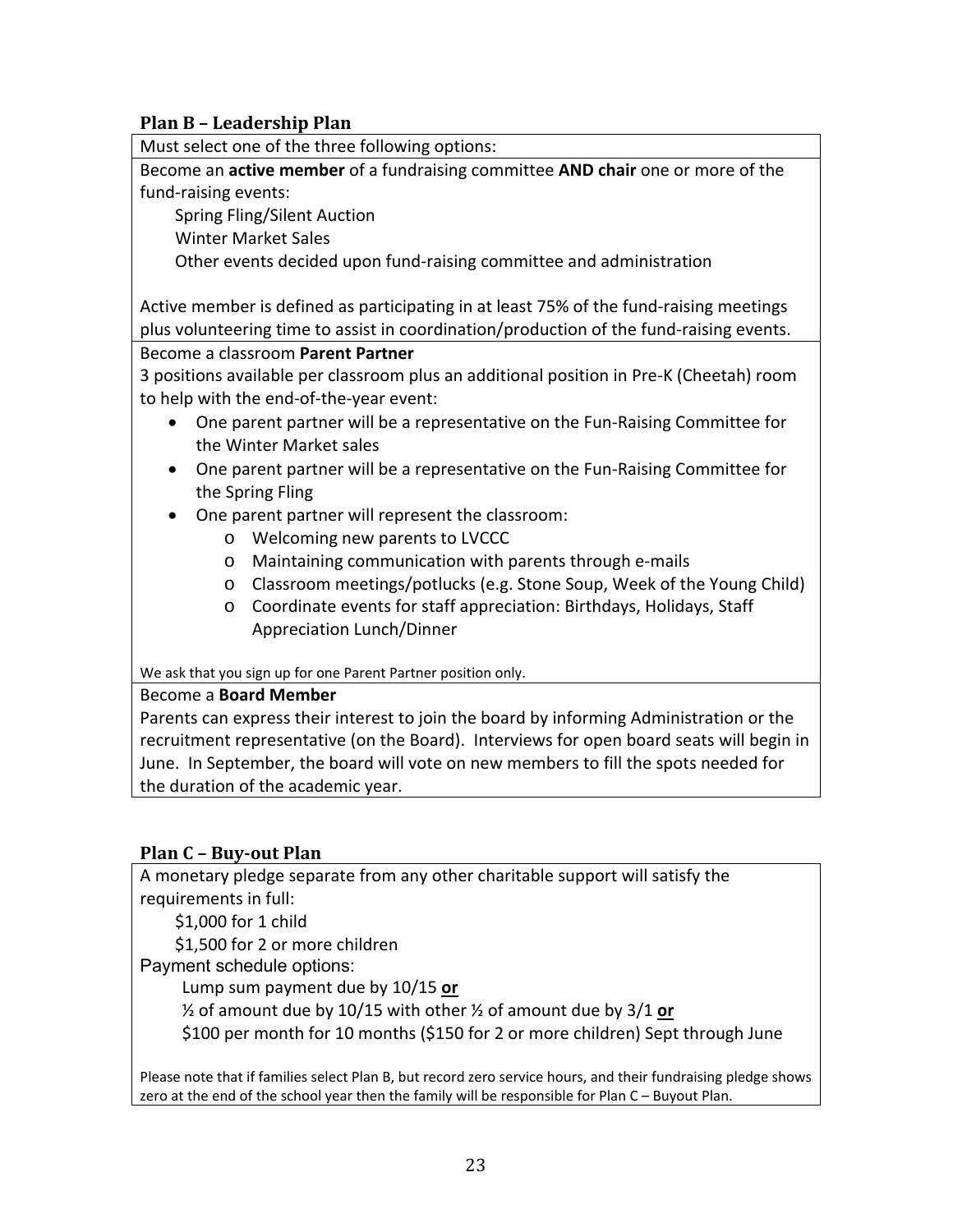#### **Fundraising**

In addition to the Parent Participation obligation described above, there will be other voluntary fund-raisers throughout the year. As needed, your family may receive a letter in the mail asking for a tax-deductible, monetary gift to LVCC. The Fund Raising Committee of the Board has set a goal of 100% participation of LVCC families. We expect that all families will participate in each of the fund-raisers to the fullest extent they are able.

The Center also participates in the eScrip program -- it's fast, it's fun, and it's free! When you register your frequent shopper cards or credit/debit cards with eScrip, participating vendors will donate a percentage of your purchase cost to the Children's Center. eScrip is completely confidential and enrollment is completed over a secure link. Sign up at *http://www.escrip.com/program/new\_members.html*, or you can click on the link located on our LVCC website *www.lvcckids.org.*

You can also make sure to begin all of your Amazon purchases at the following website: http://*smile.amazon.com*. Amazon will donate a portion of the sale to the organization of your choice. We ask that you select Linda Vista Children's Center as the "501(c)(3) charitable organization" on your first visit and 0.5% of all your subsequent purchases will go directly to LVCC. Please make sure to always return to the site above when sopping on amazon.

Additional ways to contribute are through United Way designation and corporate matching gifts. Please talk to your Human Resources department about ways your employer can support Linda Vista Children's Center.

#### **Staff Employment Outside of LVCC**

Our staff are licensed and certified to only provide child care at LVCC, Monday through Friday from 7:00a.m. to 6:00p.m. Parents who employ staff to babysit outside of LVCC do so with the understanding that the staff employed in this manner are not agents of LVCC, and that LVCC assumes no responsibility or liability for its employees outside the Center's operating hours. Outside employment shall not interfere with staff members' job duties at the center at any time. To ensure the teachers' undivided attention to the children at LVCC, please do not call during our hours of operation to arrange outside babysitting**.** 

#### **Rights of Agency**

Community Care Licensing has the authority to interview children or staff without prior parental consent. Community Care Licensing also has the authority to observe the physical condition of the child(ren), including conditions that could indicate abuse, neglect, or inappropriate placement.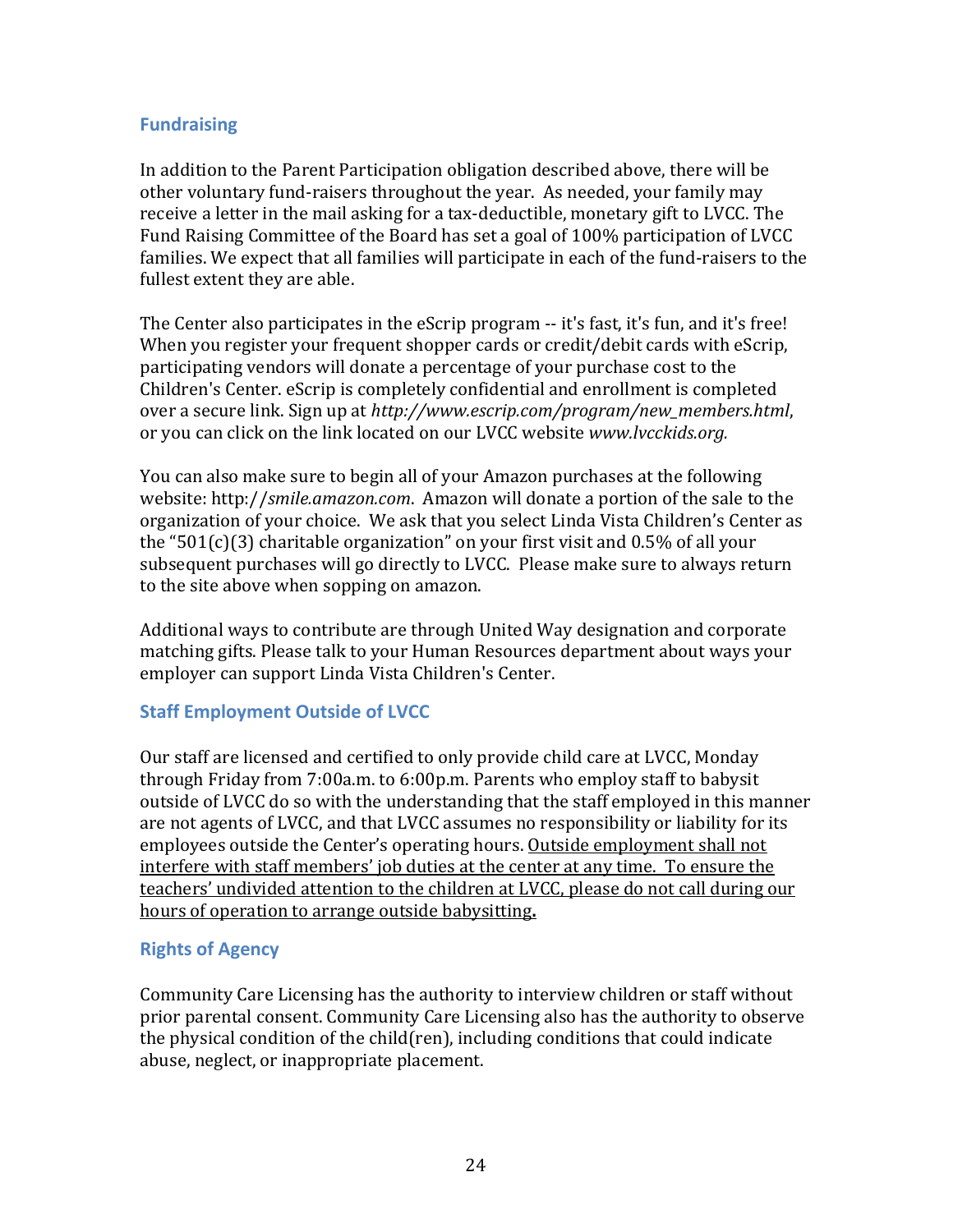#### **Mandated Reporters**

All LVCC staff are mandated child abuse reporters. Mandated reporters are people who have regular contact with children, disabled persons, senior citizens, or other identified vulnerable populations in the ordinary course of their work, and are therefore required to report (or cause a report to be made) whenever physical, sexual, neglect or other types of abuse have been observed or are suspected**.** As a mandated reporter we are not required to inform parents/guardians that a report has been made. Additionally, we are required to report when there is reasonable suspicion and is not predicated on the relationship we may have with the family. Mandated reporters whom do not follow the law and its guidelines can be legally penalized.

#### **Parent Grievance Procedures**

It is the responsibility of the staff at Linda Vista Children's Center to be sensitive and responsive to the needs and concerns of all children and their families. Parental concerns should be openly and freely discussed, whenever possible, with the child's teachers.

If for any reason the parent feels s/he is unable to reach an understanding with the teacher, then the parent may request the assistance of the Director. Concerns (grievances) need to be stated in writing and given to the Director, who then has three working days to meet with the parent (and teacher, if necessary) to resolve the grievance.

If the Director is unable to satisfactorily resolve the problem, then the parent may present the grievance in writing to the President of the Board of Directors, who will act upon it within five working days. The decision and supporting reasons shall be reported in writing to the parent and to the Director.

All grievance proceedings must be held confidential by all parties to the process.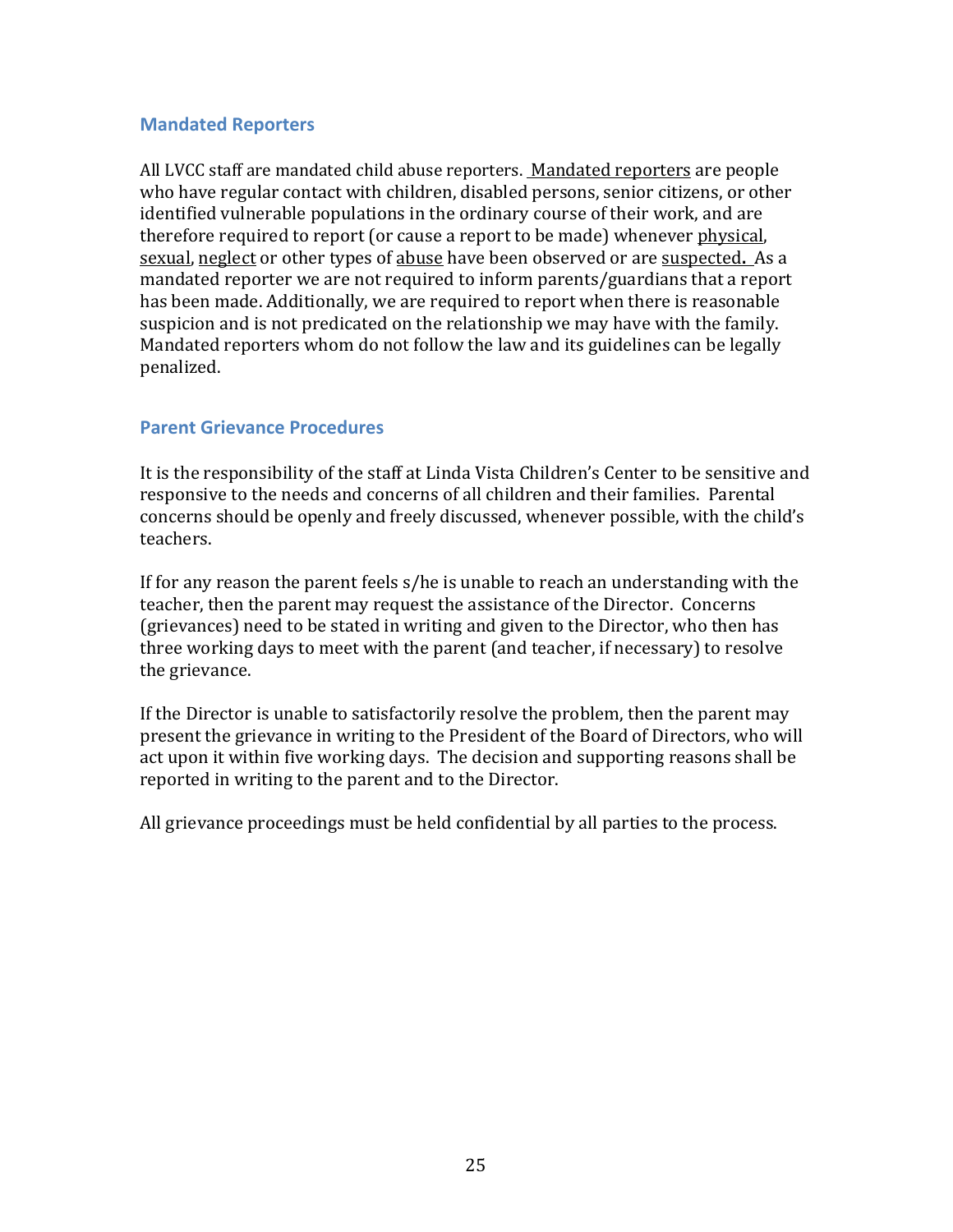## **Helpful Tips**

#### **Arrival**

Although it is our aim to provide services when parents most need it, we believe it is crucial for children to be on time for the morning programs - especially the Pre-K program, which begins promptly at 8:30am. Children in Elephant and Tiger rooms are encouraged to arrive by 9:00am. Those who come in late miss a valuable part of their educational experience. In addition, late arrivals often disturb other children and staff who are busy carrying out their plans they have made for the day. Routine lateness, when it is detrimental to the child or other children, will be discussed with the parents. Please, do not bring children into the Center after 11:00am unless arrangements have been made in advance.

Arrival time is also an important time for parents to relay important information about their child to the child's teacher. The teacher should be informed of changes within the family or home environment, any medications the child is taking, and planned trips or visits from relatives that might excite the child or interrupt the routine at home. It is best to communicate privately with the teacher or to give staff a brief note, rather than to talk in front of the child.

#### **Parking**

Parking is available in the Children's Center parking lot. The entrance to the parking lot is located on Bryant Street. The entrance is for two-way traffic use, so please drive carefully, and use caution when entering and exiting the parking lot. Additionally, please only park in designated areas. Do not park next to the empty gated modulars as it makes it difficult for others to back out of the marked stalls. Please drive with caution, as children sometimes are unaware of cars coming through. The center closes at 6:00pm and the parking lot is locked and secured shortly thereafter. Any cars left in the parking lot will be locked inside and will need to be retrieved the following business day.

#### **Transition**

Starting a new school can be a difficult experience for a parent and a young child. We encourage the parent and child to visit LVCC after the initial visit and prior to actual enrollment. Two or three visits to LVCC during activity time, lunch, and nap provide an opportunity to become comfortable with the new environment before setting off on his/her own. The Lead Teacher in your child's class will contact you to arrange a smooth transition for your child.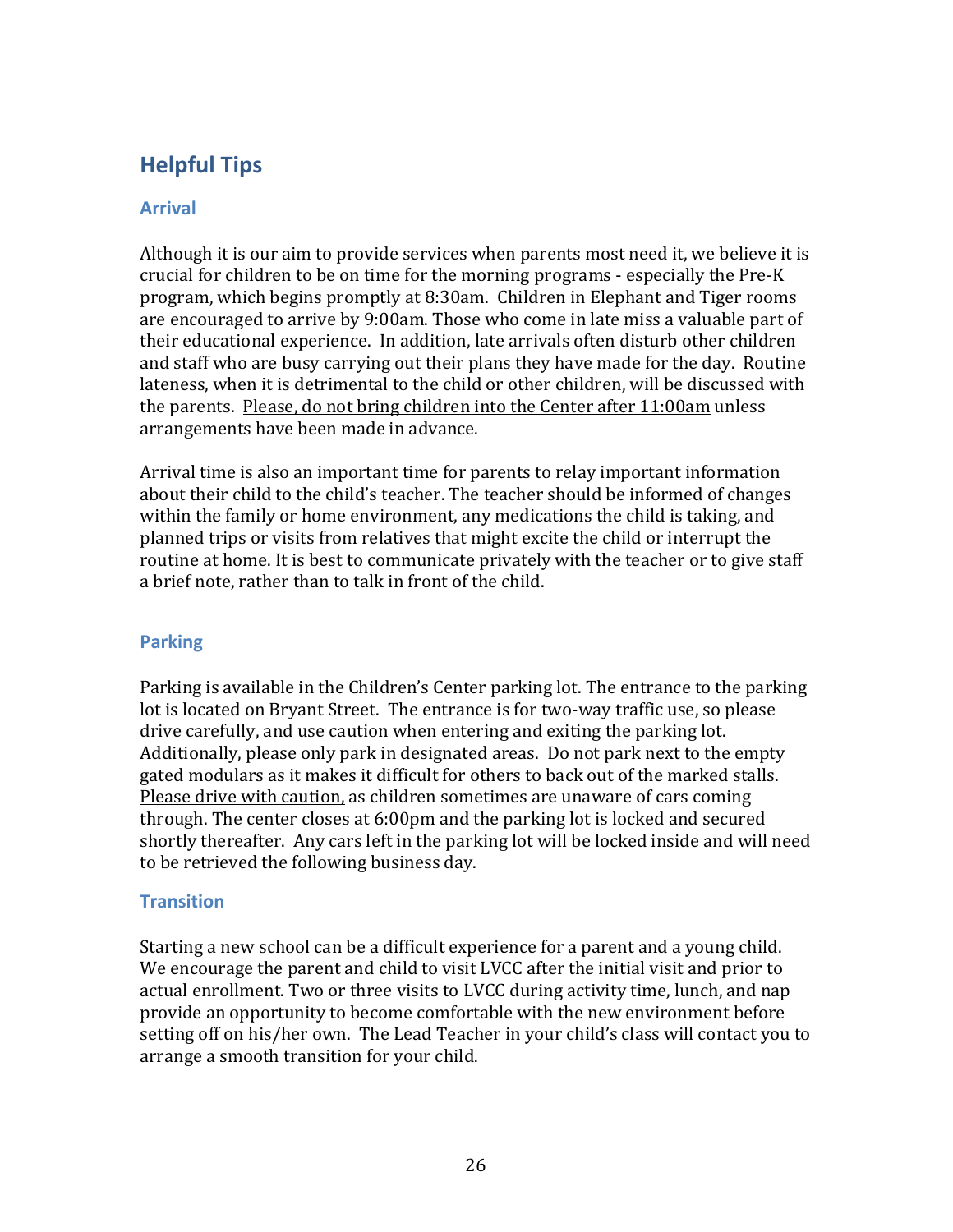Transitioning to a new classroom is really fun and exciting for the children, but can cause both parent and child some anxiety as well. One of the strengths of our program is our integrated curriculum. The staff works together to prepare the children for their new adventure and to make sure that the teachers in the new classrooms are aware of each child's individual needs. If you have any concerns about your child and his/her new classroom, please address those concerns to your child's new Lead Teacher, to the Executive Director, or Assistant Director. The continuity of our program is built around a sense of teamwork and communitybuilding among our staff. So please focus on moving forward with your child and marveling at his/her growing mastery of new and challenging skills and relationships.

Infants in Panda room transition to the next classroom (Elephant) at their 18-month birthday. That means that transitions out of Panda room will occur throughout what is typically considered a school year (September-June). As much as LVCC would like to transition children (and parents) in groups, licensing requirements mandate that children leave the Panda room at their 18-month birthday. Toddlers from the Elephant room can transition to the next classroom (Koala room) any time upon turning 2 and up to 30 months of age. The teachers, taking into account the toddler's developmental milestones, recommend an optimal time for the child's transition. Teachers will consider moving children in groups to minimize disruptions to their social group. Children 3 and older typically move to the next classroom with their age cohort at the beginning of school year. In all cases, teachers will inform parents of upcoming transitions, they will provide orientation meetings and share information to guide you through any upcoming changes in your child's routine.

#### **Helping Children Feel Comfortable When Parents Leave**

At the beginning of the child's enrollment, parents should demonstrate their confidence in the child and LVCC by saying 'goodbye' to the child only once and leaving quickly, even if the child is crying. Prolonged leave-taking and displays of emotion by the parent usually result in a more difficult adjustment for the child.

Once the parent has left, teachers will help the child cope with the sadness and/or anger. At the beginning of the child's enrollment, teachers usually comfort crying children with loving attention, help them verbalize their feelings, and reassure them that the parent will return at the specified time. They use pictures of each family (which can be submitted prior to the start of school), to help the child remember that family continues to exist even when they are not physically present. Once the initial adjustment period has passed, the teachers use different strategies for helping children who are distressed when parents leave. These strategies will be discussed with parents individually because they differ from child to child, and it depends on the teacher's assessment of the situation. Of course, parents may also call LVCC to inquire about their child.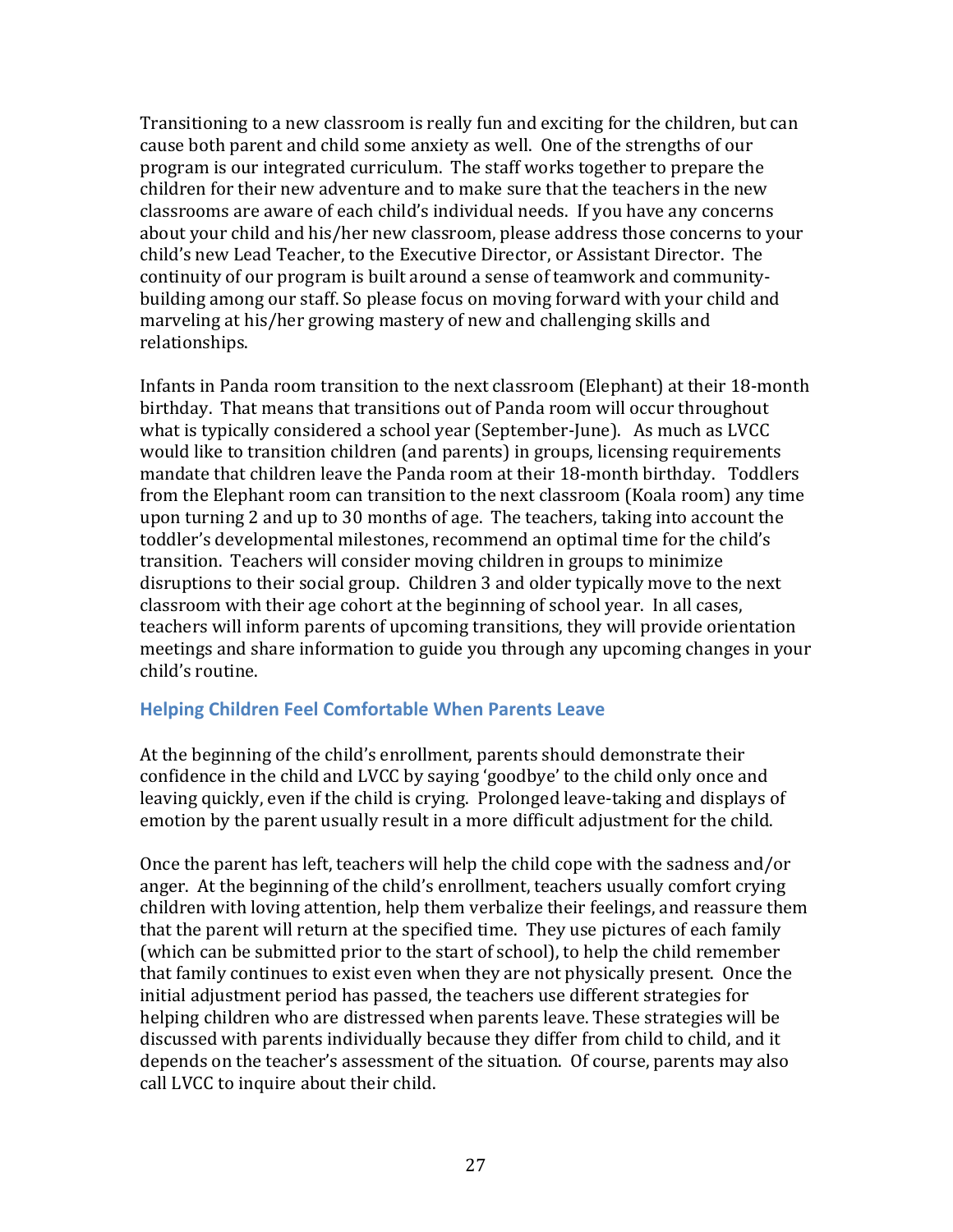Most children exhibit moderate to severe concern about separating from the parent upon initial enrollment. Some continue to show concern at various times during the school year. Their concerns are thought to arise from the child's uncertainty about reuniting with the family. Therefore, it is important for the parents to tell the child when s/he will be picked up and by whom. It is also important for the parent to be on time for pick up. We recommend the parents to say something like:

*"I will be back for you at [time]. Your teacher will take good care of you until I come back or you. Have a good time. Goodbye.*"

After one hug and one kiss, the parent should leave, even if the child is crying. If you need help, let the teacher know.

When children show signs of concern about separation after the initial adjustment period, it is more likely to be a bid for attention and control than anxiety about reunion with the family. We recommend that parents be very matter-of-fact about school attendance, saying something like:

*Today is a school day. Would you like to wear this outfit or that one?* If the child cries or says*, "I don't want to go to school*," the parent can simply restate calmly*, "This is a school day…"* and continue with preparations.

It is best to avoid lengthy discussions about how much fun the child will have or complicated explanations about the benefits of going to school.

Again, parents are always welcome to observe once the children have been dropped off. This usually assures parents that all is well, because those children who claim to hate coming to school usually become involved quickly and clearly demonstrate that they enjoy the experience once they are at school.

#### **Clothing**

Children should be sent to LVCC in washable play clothes and shoes that are safe to run and climb in (no cowboy boots, party shoes, flip-flops, or "jellies", please.) Make sure that shoes are closed-toed and are secured to the feet. If you are not sure please choose a pair that you know are acceptable. To help children become independent, clothing that is easy to pull up and down for toileting is also recommended. Hooded sweatshirts or jackets should not have strings around them. Children should not come to LVCC with anything around their necks, such as chains, strings or capes. All clothing should be labeled with your child's name*.* Our play yard allows our children to run, jump, climb etc. we appreciate your cooperation in helping your child stay safe when exploring.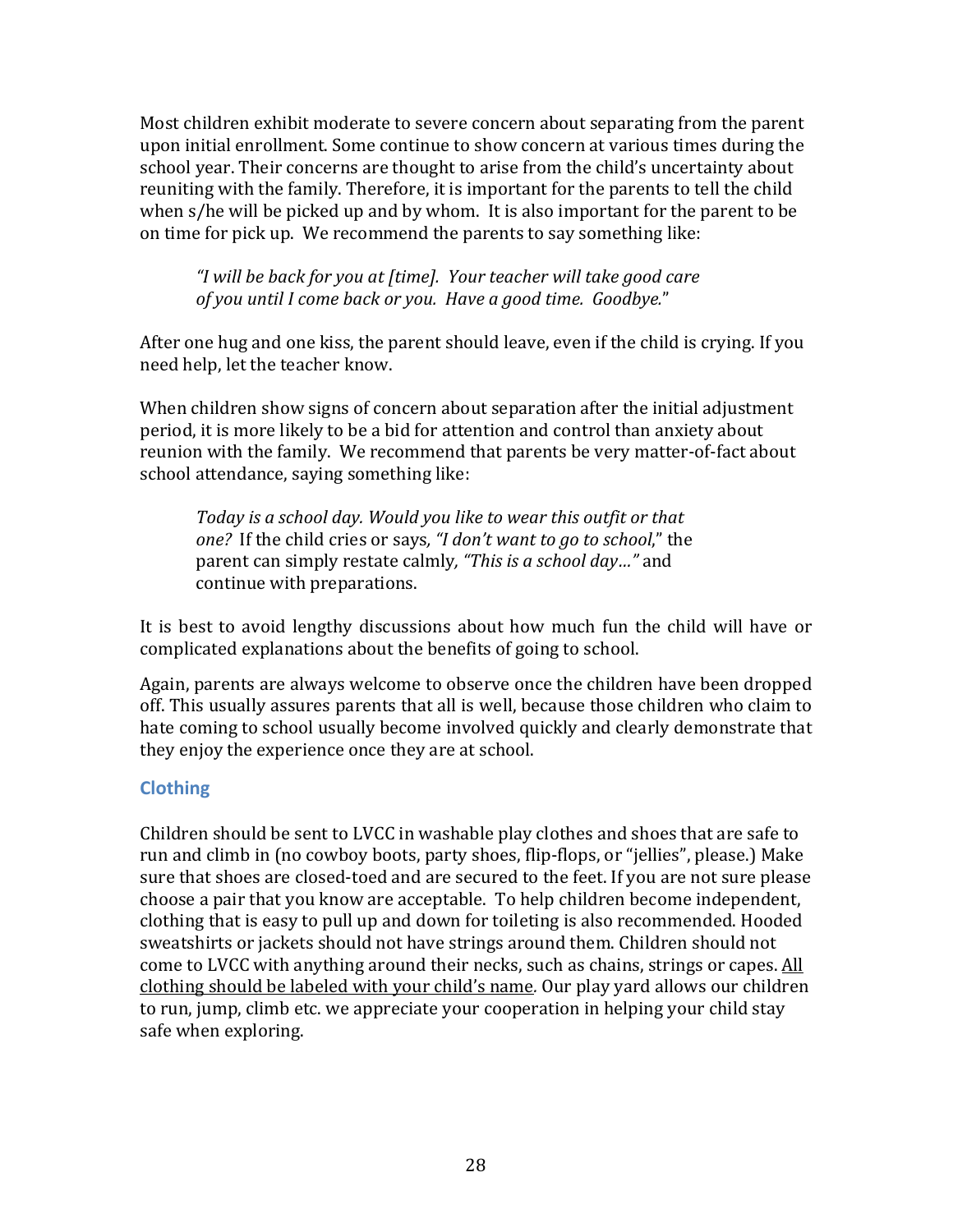When selecting clothing for your child, this is a helpful rule of thumb: ask yourself, "Will I be upset if my child comes home with dirt or paint on this outfit?" If the answer is yes, your child should wear something else.

#### **Nutrition**

Here are some suggested items for your child's lunch. Additional tips can be provided by the teachers in your child's room.

*Protein sources:* Cottage cheese, yogurt, cheese cubes, sliced meat or peanut butter in sandwiches, beans, sliced hard-boiled egg.

*Carbohydrates:* Whole wheat bread, whole wheat tortillas, whole wheat pita, rice, corn, potato pancakes, fruit-sweetened cookies.

*Vegetables, fruits:* Cooked carrot strips, grated carrots, green pepper strips, broccoli "trees," coleslaw, cherry tomatoes, cooked vegetables of all kinds, washed peaches, pears, apples, nectarines, pitted cherries, grapes, applesauce.

#### **Holiday Celebrations**

Holidays are included at an age-appropriate level in order to teach children values, help children respect diversity, validate the child's/family's experiences, and demonstrate different beliefs.

We make every effort to stay away from the commercialism associated with holidays. Some of the holidays we include in our curriculum are:

*Thanksgiving* Values: Sharing, giving, and friendship Activities may include: Fests and potlucks where children bring food to share

*Winter Holidays* Values: Family, fun, togetherness, and traditions Activities may include: Cooking, crafts, cards and children and families sharing traditions with class

*Martin Luther King Day* Values: fairness and equality (this is taught all year)

*Valentine's Day* Values: Love, kindness, and appreciation Activities may include: Making Valentine treats and cards for family, friends and helpers

*Mother's Day and Father's Day* Values: Love, kindness, respect and appreciation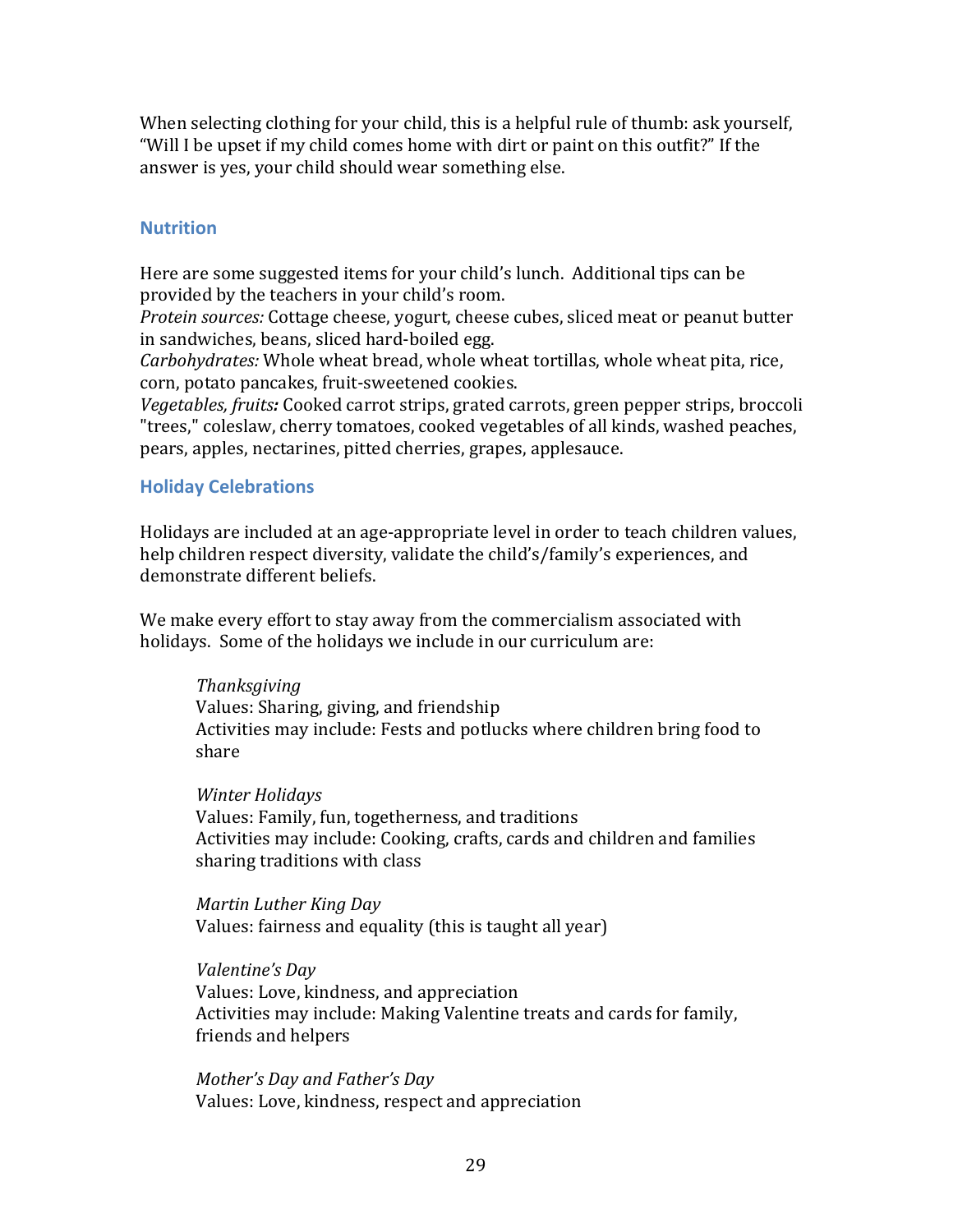Activities may include: School-made cards and treats, and/or luncheon or parties in the older classes

Parents are encouraged to talk with their child's teachers about other holidays your family celebrates and we can include them in our curriculum.

#### **Things to try at home**

The Director and staff at Linda Vista Children's Center feel privileged to share in the growth and development of each young child. The following suggestions may provide a guide that can lead to a meaningful parent/child relationship.

Take time to listen to your child. Regular periods of conversation at special times are important.

Your child will be anxious to share his/her thoughts with you. Ask him/her what s/he sees as you drive to the Center or take walks together.

Make certain that mealtime is a happy, quiet, and relaxed time when as many family members as possible can come together.

Make every effort to alleviate your child's feelings of anxiety at separation. Leave your child from time to time with competent, caring friends or sitters.

Take advantage of your local library and its children's section. Visit the zoo, puppet shows, parks, places where children gather to play to help him/her adjust to group activities.

Encourage your child to learn his/her full name, address, and, if possible, telephone number at an age-appropriate level. Try teaching them their telephone number by singing it to the "ABC Song."

Help your child to take care of his/her dressing and toilet needs independently. Make certain clothes and shoes are manageable. Independence is a vital part of the development of the child. The environment of the Center is based on the philosophy that once a child is able to do something alone, s/he needs to be independent of help in that area (e.g. once a child walks, s/he needs to be allowed to walk into and out of the Center). Expediency and time often make us hurry the child and hinder the growth and development of independence.

Consider carefully the quality of programs and time spent by your young child viewing television. Become informed on effects from viewing violence and other programs which may evoke feelings of violence or other strong emotions.

Provide opportunities to reinforce left to right movement when reading stories to your child. Use your hand as a guide along with the words as you read.

Ask your child to tell you about his/her day when you pick him/her up from the